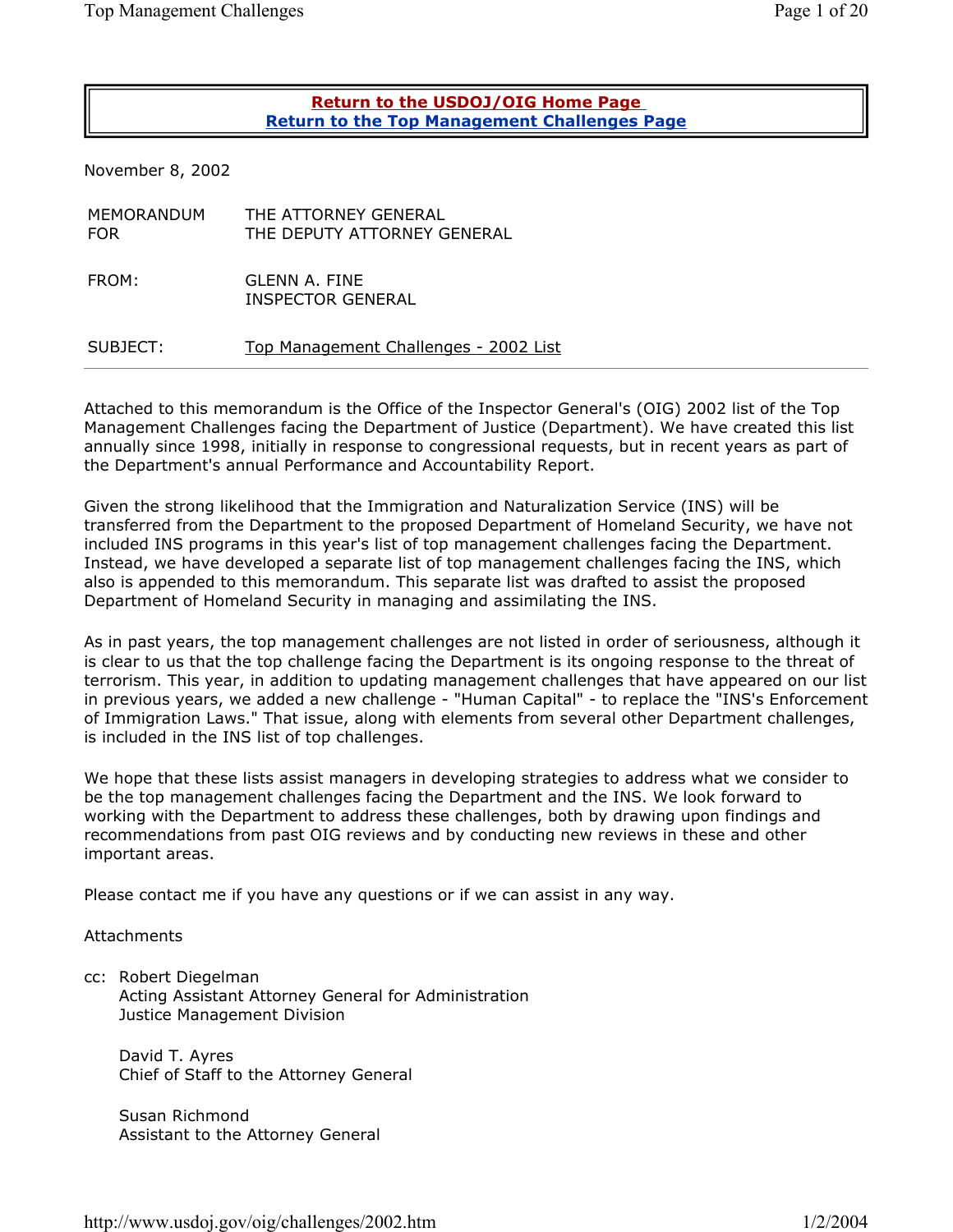David H. Laufmann Chief of Staff to the Deputy Attorney General

David A. Margolis Associate Deputy Attorney General

Daniel J. Bryant Assistant Attorney General for Legislative Affairs

- 1. Department Top 10
- 2. INS Top 10

## **Top Management Challenges in the Department of Justice: 2002**

The Office of the Inspector General (OIG) has developed an annual list of top management challenges facing the Department of Justice (Department) since 1998. This list of top challenges, originally prepared in response to congressional requests, is now required by the Reports Consolidation Act of 2000 to be included in the Department's annual Performance and Accountability Report.

In light of pending legislation to transfer the Immigration and Naturalization Service (INS) from the Department to the proposed Department of Homeland Security, we have not included INS programs in this year's list of top management challenges facing the Department. Instead, we have developed a separate list of top management challenges in the INS. We believe that this approach will assist the Department of Homeland Security in successfully assimilating the INS, or the Department in managing the INS should it not be transferred.

1. Counterterrorism: In the year since the September 11, 2001, terrorist attacks, the Department has identified preventing, detecting, and deterring future terrorist acts as the agency's highest priority. To this end, the Department and other federal, state, and local government agencies are attempting to increase communication, share intelligence, and increase domestic preparedness. In light of the seriousness of the threat and the significance of the task, counterterrorism is the top management challenge for the Department.

The first objective in the Department's Strategic Plan for 2001-2006 is to "Protect America Against the Threat of Terrorism." The three strategic objectives under this goal emphasize: 1) prevention and disruption of terrorist operations before an incident occurs; 2) investigation of terrorist incidents to bring perpetrators to justice; and 3) prosecution of individuals who have committed or intend to commit terrorist acts against the United States. The Strategic Plan notes the challenges facing the Department as it seeks to effectively manage its counterterrorism program and avoid gaps in coverage or duplicate services provided by other law enforcement or intelligence organizations. In addition, the infusion of billions of dollars to help fund these expanded counterterrorism efforts presents Department managers with challenges to ensure that the funds are spent in an efficient and effective manner.

During the past year, the OIG has continued to review Department programs that relate to the Department's ability to successfully address these challenges. For example, the OIG recently audited the Federal Bureau of Investigation's (FBI) management of aspects of its counterterrorism program from 1995 through April 2002. We found that the FBI had not developed a comprehensive written assessment of the risk of a terrorist threat facing the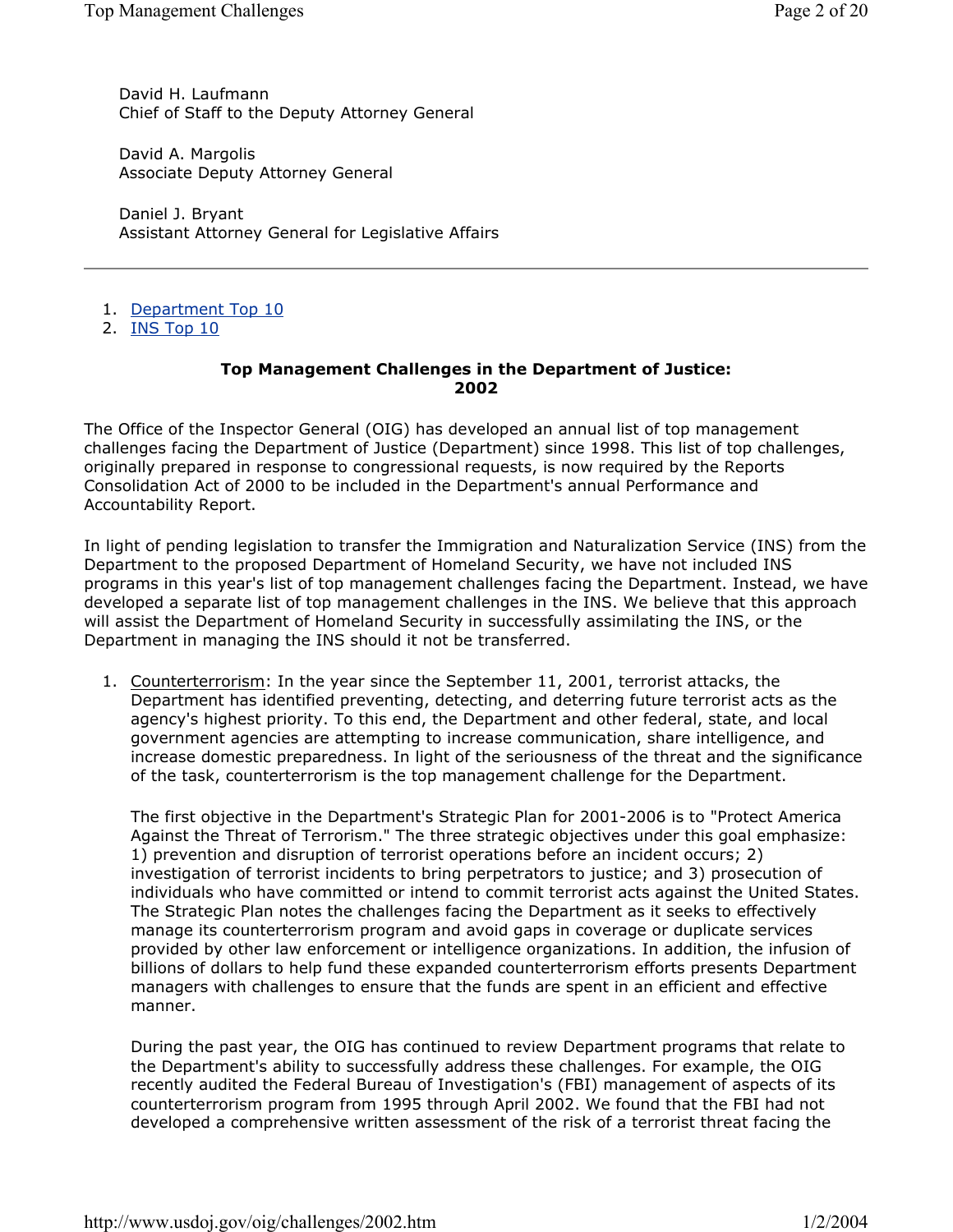United States, despite its statement to Congress in 1999 that it would. We concluded that such an assessment would have been useful not only to define the nature, likelihood, and severity of the threat but also to identify intelligence gaps and determine appropriate levels of resources to effectively combat terrorism. Further, although the FBI has developed an elaborate, multilayered strategic planning system, the system had not established priorities adequately or allocated resources effectively to the counterterrorism program. Specifically, the planning system acknowledged a general terrorist threat to the nation, but the FBI did not perform and incorporate into its planning system a comprehensive assessment of the threat of terrorist attacks on U.S. soil. Similarly, the planning system identified numerous vulnerabilities and weaknesses in the FBI's capabilities to deal with the general terrorist threat, but the FBI did not make the fundamental changes necessary to correct the deficiencies.

The OIG audit also detailed the level of resources that the FBI has dedicated to counterterrorism and related counterintelligence between 1995 and 2002. The report made 14 recommendations to help improve management of the FBI's counterterrorism program, including that the FBI establish a time goal and a process for building a corps of professional, trained, and experienced intelligence analysts for assessing and reporting on threats at both the strategic and tactical levels.

As part of a review of critical infrastructure protection sponsored by the President's Council on Integrity and Efficiency (PCIE), the OIG issued a report entitled, "Departmental Critical Infrastructure Protection Planning for the Protection of Physical Infrastructure" (OIG Report #02-01). The audit found that the Department's ability to perform vital missions is at risk from terrorist attacks or similar threats because the Department had not planned adequately for the protection of its critical physical assets. This is the second phase of a four-part review planned by the PCIE to examine critical infrastructure issues in federal agencies.

The Department cannot respond to the counterterrorism challenge alone, and to this end it provides grants to state and local agencies to enhance their ability to respond to terrorist acts. In fiscal year (FY) 2002, the OIG audited the State and Local Domestic Preparedness Grant Program (OIG Report #02-15) and found that grant funds were not awarded quickly, and grantees were slow to spend available monies. We also found that nearly \$1 million in equipment purchased with grant funds was unavailable for use because grantees did not properly distribute the equipment, could not locate it, or had been trained inadequately on how to operate it.

A somewhat different but critical challenge for Department employees in responding to the terrorism threat is to use its law enforcement and intelligence gathering authorities consistent with the law. The USA PATRIOT Act directed the Inspector General to "receive and review" allegations of civil rights and civil liberties abuses by Department employees. In furtherance of this mandate, the OIG is investigating several specific allegations of abuse against Department employees. In addition, the OIG is completing a review of the treatment of non-citizens detained in the aftermath of the September 11 terrorist attacks. Specifically, the OIG is examining the access to counsel, timeliness of charging decisions, and conditions of confinement for non-citizen detainees at the Metropolitan Detention Center in Brooklyn, New York, and the INS contract detention facility in Paterson, New Jersey.

In FY 2003, the OIG intends to devote significant resources to reviewing Department programs and operations that affect its ability to respond to the threat of terrorism. Among the planned OIG reviews are examinations of: (1) the Department's counterterrorism fund; (2) the FBI's dissemination of intelligence information to federal, state, and local law enforcement agencies; (3) the effectiveness of multi-component anti-terrorism task forces; and (4) the FBI's language program and efforts to hire linguists. We also will continue to review intelligence-sharing processes within the Department, a key component in the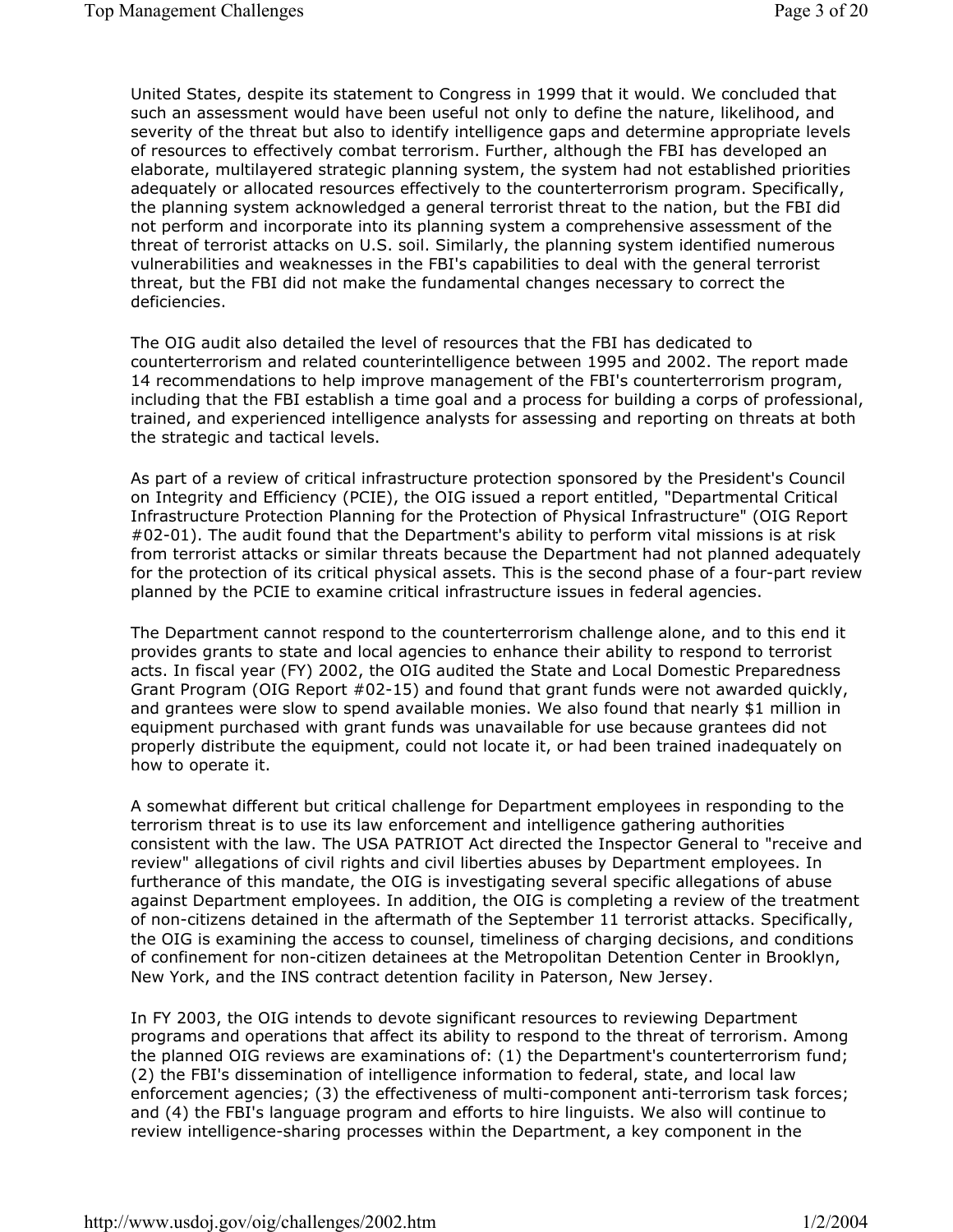Department's counterterrorism effort and a topic discussed more extensively in the next challenge.

2. Sharing of Intelligence and Law Enforcement Information: One of the key issues arising from the September 11 terrorist attacks is the importance of sharing intelligence and other law enforcement information among federal, state, and local agencies. During the past year, the Attorney General, the FBI Director, and Members of Congress repeatedly have discussed the importance of information sharing, both to the investigation of the terrorist attacks and in the government's efforts to prevent future attacks.

Ten days after the September 11 attacks, the Attorney General directed that information exposing a credible threat to the national security interests of the United States should be shared with appropriate federal, state, and local officials so that any threatened act may be disrupted or prevented. In October 2001, the President signed the USA PATRIOT Act, which permits greater sharing of intelligence and law enforcement information, such as information derived from Title III intercepts, information provided to grand juries, and information contained in criminal history databases.

The Department continues to face significant challenges in ensuring that other federal, state, and local law enforcement agencies have access to information important to their work. The OIG examined several of these issues in its September 2002 review of aspects of the FBI's counterterrorism program (OIG Report #02-38). In addition to the need to develop and disseminate a written assessment of the threat of a terrorist attack, our audit noted a number of impediments to the FBI's effective processing of tactical threat information. The FBI receives a constant flow of information about possible terrorist threats and, consequently, faces an enormous challenge in deciding what information requires what type of response. Among the weaknesses we noted during our audit were the lack of criteria for initially evaluating and prioritizing incoming threat information and a lack of a protocol for when to notify higher levels of FBI management, other units and field offices, and other agencies in the law enforcement and intelligence communities. We also found that the FBI's ability to process intelligence information is hampered by its lack of an experienced, trained corps of professional intelligence analysts for both tactical and strategic threat analysis.

An ongoing OIG review is reviewing the FBI's ability to process and share intelligence information. At the FBI Director's request, the OIG is examining issues related to the FBI's handling of information and intelligence that the FBI had in its possession prior to the September 11 attacks. Among the issues we are reviewing is how the FBI handled an electronic communication written by its Phoenix Division in July 2001 regarding Islamic extremists attending civil aviation schools in Arizona and issues raised in the May 21, 2002, letter to the FBI Director from the Minneapolis Chief Division Counsel.

In FY 2003, the OIG plans to review the FBI's dissemination of intelligence information to assess whether: (1) the flow of intelligence between the FBI and the broader federal intelligence community is satisfactory to all parties involved; (2) information and services of the FBI's Office of Law Enforcement Coordination and the Office of Intelligence are routinely accessible to federal, state, and local law enforcement agencies; (3) terrorism warnings and advisories are informative, useful, and timely; (4) impediments exist to the sharing of intelligence, warning, and advisories.

The OIG continues to examine efforts by the FBI and the INS to link information in their agency's respective automated fingerprint identification systems. A March 2000 OIG special report ("The Rafael Resendez-Ramirez Case: A Review of the INS's Actions and the Operation of its IDENT Automated Fingerprint Identification System") highlighted the failure of the FBI and INS to share important criminal justice information. We noted the importance of expeditiously integrating the FBI's Integrated Automated Fingerprint Identification System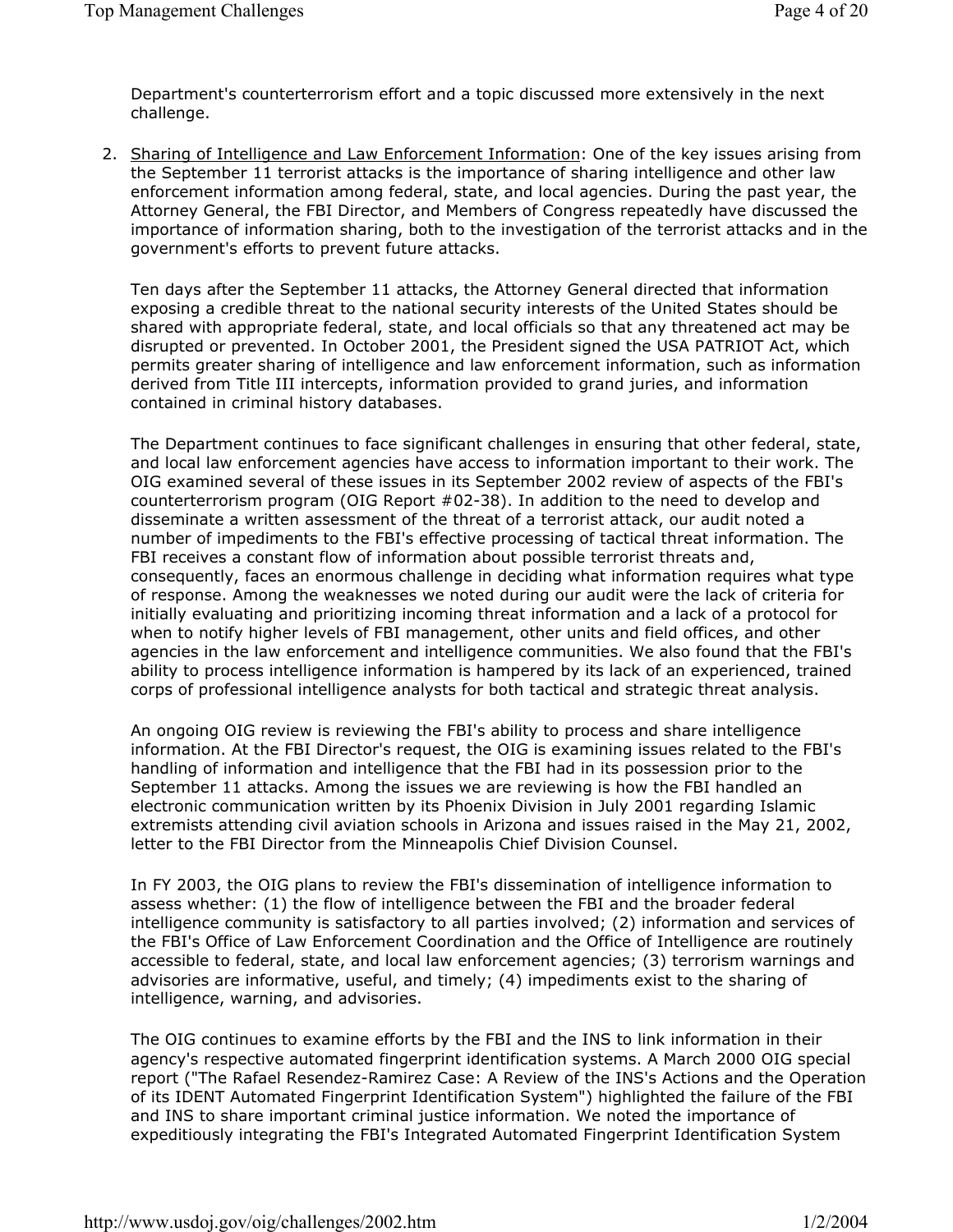(IAFIS) with the INS's IDENT system to enable the two fingerprint systems to share information.

A fully integrated IDENT/IAFIS system will provide INS employees with immediate information on whether a person they apprehend or detain is wanted by the FBI or has a record in the FBI's Criminal Master File. Similarly, linking IDENT and IAFIS could provide state and local law enforcement agencies with valuable immigration information as part of a response from a single FBI criminal history search request. In December 2001, the OIG issued a follow-up report (OIG Report #I-2002-003) on the status of IDENT/IAFIS integration efforts and concluded that integration has proceeded slowly and remains years away. In FY 2003, the OIG intends to conduct another follow-up review to assess the Department's progress in linking IDENT and IAFIS.

3. Information Systems Planning and Implementation: OIG audits, evaluations, and special reports continue to identify mission-critical computer systems in the Department that were poorly planned, experienced long delays in implementation, or did not provide timely, useful, and reliable data. Given the critical role these systems play in supporting the Department's operational and administrative programs, and the vast sums of money spent on developing and deploying these systems, information systems planning and implementation continues to be a top management challenge in the Department.

In most criminal investigations - and certainly in the aftermath of the September 11 attacks the FBI must be able to rapidly identify and disseminate pertinent intelligence information to the law enforcement community. Failure to capitalize on leads in its possession can delay or seriously impede an investigation. In a March 2002 review of the belated production of documents in the Oklahoma City bombing case (OKBOMB), we found that widespread failures by the FBI led to the belated disclosure of more than 1,000 documents. We traced the failures to a variety of causes, including the FBI's cumbersome and complex documenthandling procedures and its antiquated and inefficient computer systems. Although we did not find that the FBI's failures in the OKBOMB case were caused by its computer systems, we concluded that these systems cannot handle or retrieve documents in a useful, comprehensive, or efficient way.

This was not the first time the OIG had identified problems in the FBI's ability to access information from its computer systems. In a 1999 OIG review, we examined why classified intelligence information pertaining to the Department's Campaign Finance Task Force investigation was not disseminated appropriately within the FBI and the Department and, subsequently, to congressional oversight committees. The OIG found that a series of problems, including deficiencies in the use and maintenance of the FBI's computer database systems, ultimately contributed to this failure.

The problems encountered in our OKBOMB and Campaign Finance reviews shine light on historical problems in the FBI's information technology systems, including: antiquated and inefficient computer systems; inattention to information management; and inadequate quality control systems. The FBI Director has committed to moving the agency forward in these areas, and the OIG will continue to monitor the FBI's efforts to improve its information systems planning and implementation.

The OIG is finishing an audit of the FBI's management of its information technology projects. The review also examines the FBI's efforts to develop enterprise architecture and effective project management. In FY 2003, we plan to audit the FBI's Trilogy system to determine whether: (1) the FBI complied with federal regulations in selecting primary contractors for Trilogy; (2) the FBI complied with Federal Acquisition Regulations and Justice Acquisition Regulations in procuring Trilogy products; and (3) Trilogy's implementation is on schedule to meet cost, schedule, program management, and performance baselines.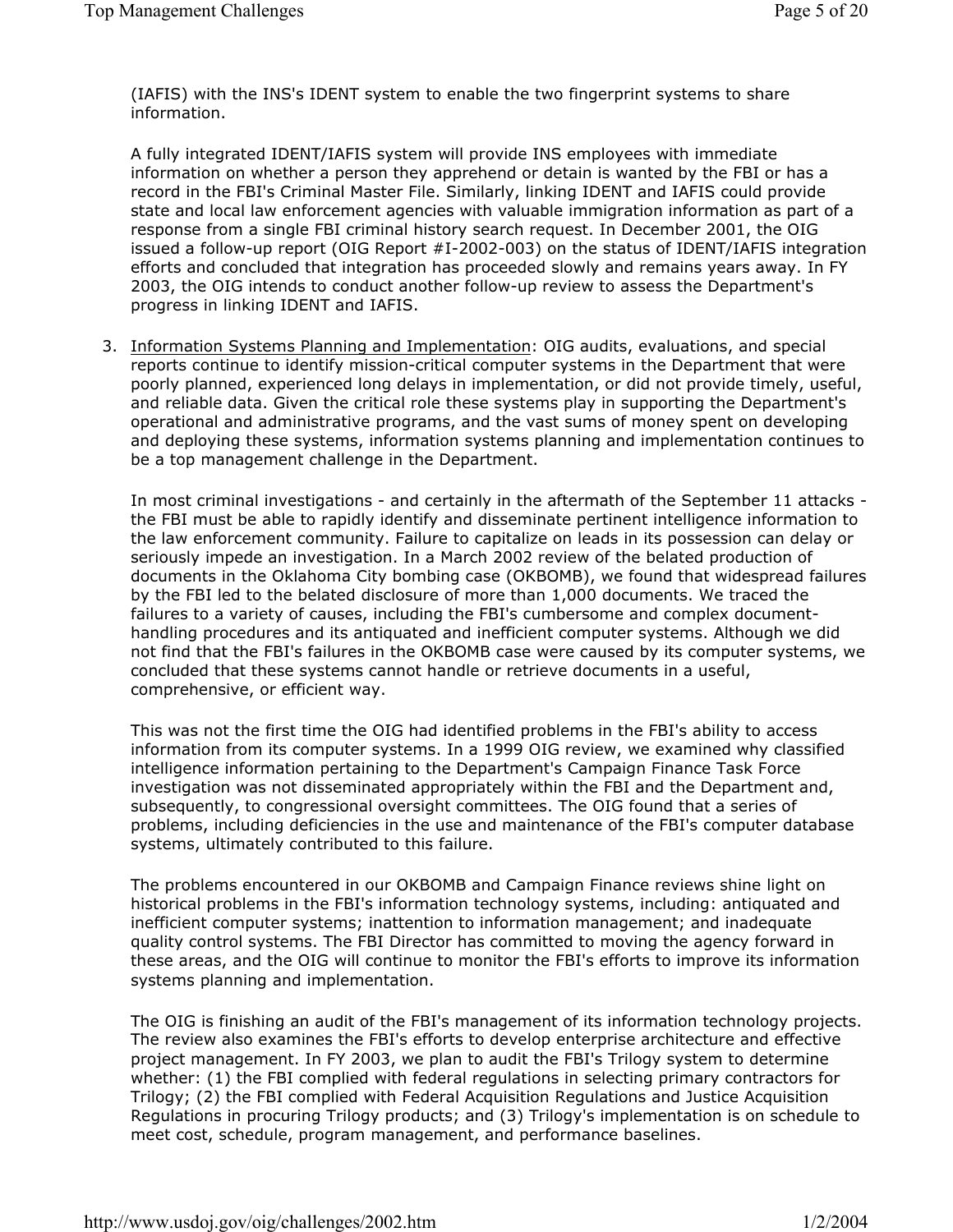Similarly, we plan to audit the Drug Enforcement Administration's (DEA) IT investment management process to ensure that the DEA is effectively managing its IT investments so that they provide the benefits for which they were designed. In addition, we plan to examine the DEA's strategic planning and performance measurement activities related to IT management.

4. Computer Systems Security: The threat to Department computers, databases, and networks from unauthorized access remains strong as hackers and others employ new technologies in their efforts to compromise Department computer networks and information. Since 1991, the Department has classified computer security as a material weakness.

The OIG regularly performs security assessments and penetration testing using advanced security system software. We have repeatedly found serious problems in the Department's computer security that could lead to the compromise of sensitive systems and data.

The OIG also conducts regular computer security audits mandated by the Government Information Security Reform Act (GISRA), which requires that Inspectors General audit the security of critical information systems in their agencies. Our audits assess the Department's compliance with GISRA and related information security policies, procedures, standards, and guidelines. In FY 2002, we issued reports on the effectiveness of information security control techniques for nine Department computer systems, including four classified and five sensitive but unclassified (SBU) mission-critical systems.

Our GISRA audits of both classified and SBU systems revealed vulnerabilities with management, operational, and technical controls that protect each system and the data stored on it from unauthorized use, loss, or modification. Because technical controls prevent unauthorized access to system resources by restricting, controlling, and monitoring system access, we concluded that the vulnerabilities noted in those areas were the most significant. Overall, the GISRA audits found common vulnerabilities with security policies and procedures, and password and logon management. We also reported our concerns about account integrity and systems auditing management. To varying degrees, our audits found insufficient or unenforced Department-level and component security policies and procedures.

In several areas of identified vulnerabilities, broadly stated or minimally imposed standards allowed system security managers too much latitude in establishing system settings and, consequently, systems were not fully secured. The vulnerabilities identified were more voluminous and material for the Department's classified compared to its SBU systems. We attributed this to the fact that the Department has performed penetration testing on its SBU systems, but not its classified systems.

To address the deficiencies noted, we offered a series of recommendations, including increased oversight, development of documented procedures, and establishment of proper system settings to help improve computer security. The components generally concurred with our findings and agreed to implement corrective action. If GISRA is reauthorized in FY 2003, the OIG intends to examine pursuant to GISRA additional classified and SBU systems in the Department.

GISRA, however, was not the only computer security-related work performed by the OIG in FY 2002. For example, we audited the BOPNet computer system (OIG Report #02-03) to examine security controls that protect the Federal Bureau of Prison's (BOP) computer systems and the sensitive information stored on them. The review disclosed vulnerabilities in password, login, and system auditing management. These vulnerabilities occurred because of insufficient or unenforced Department-level and BOP security policies and procedures.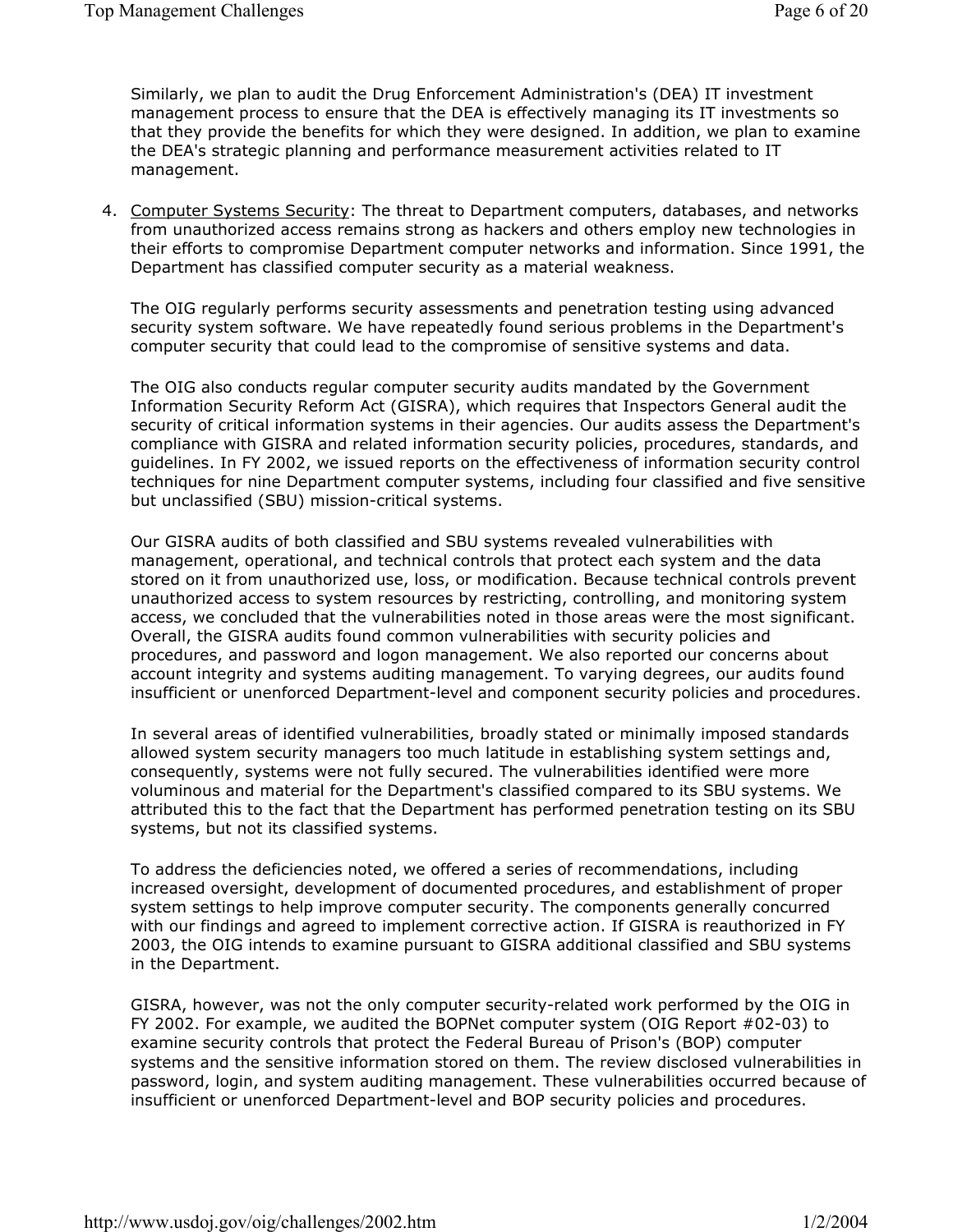We also performed computer security assessments of the FBI's headquarters information systems control environment (OIG Report #01-13) and the Justice Data Centers (OIG Report #01-10) as part of the Department's financial statement audits. The FBI audit identified weaknesses in general and application controls that could compromise the FBI's ability to ensure security over sensitive programmatic or financial data and the reliability of its financial reporting. The Justice Data Centers review found that the Data Centers have improved their internal controls and have remedied all prior year reportable conditions. The OIG will continue to perform computer security assessments as part of its annual review of the Department's financial statements.

5. Detention Space: At the time this list of top management challenges was developed, Congress had not decided whether the INS's detention responsibilities would remain in the Department or be transferred along with the INS to the Department of Homeland Security. For this reason, and because the Detention Trustee is likely to remain in the Department irrespective of the decision about the INS, we cite this issue as a top Department management challenge.

Obtaining detention space at reasonable cost and efficiently managing that space remains a top management challenge for the Department. Both the U.S. Marshals Service (USMS) and the INS have experienced rapid growth in their use of detention space, from an average of approximately 32,000 beds in 1996 to approximately 50,000 beds in 2002. The USMS faces a shortage of detention space near federal courts, resulting in the need to transport detainees to distant facilities. The INS apprehends 1.6 million illegal aliens annually and must detain many of these aliens until their removal.

To obtain additional detention space, the Department has relied on outside contractors, including state and local governments and for-profit entities, to house federal detainees. Over the past several years, OIG audits of contractors for detention space have resulted in significant amounts of questioned and unsupported costs paid to the entities.

For example, in FY 2001, we issued an audit of an intergovernmental agreement (IGA) for detention space with York County, Pennsylvania (OIG report #GR-70-01-005). The audit revealed that in FY 2000, York overcharged the Department in excess of \$6 million due to York's understatement of its average daily population, a key figure used to determine reimbursement from the INS. If York used the daily rate determined by our audit, and if the INS, USMS, and BOP continue to use the same amount of jail days, the Department could realize annual savings of approximately \$6.4 million.

We also audited the IGA for detention space with the DeKalb County, Georgia, Sheriff's Office (OIG Report #GR-40-02-002). The audit revealed that DeKalb County included \$13.4 million of operating costs that were unallowable, unallocable, or unsupported; understated its average total inmate population by more than 29 percent; and over-billed the INS \$5.7 million in FY 2000. As a result, we questioned costs of \$5.6 million and identified funds to better use of \$7.8 million.

A third IGA audit, regarding the Government of Guam's detention of INS and USMS detainees (OIG Report #GR-90-01-006), found that for the period of October 1, 1998, through September 30, 2000, the Department overpaid Guam more than \$3.6 million based on the actual allowable costs and the average daily population. In addition, the OIG found that the Department could realize annual savings of \$3.3 million by using the audited rate for future payments.

There are considerable differences regarding the nature of the agreements used to obtain jail space from state and local governments. In the OIG's view, the Department has not yet settled on a procurement process to obtain detention space in a manner that meets prudent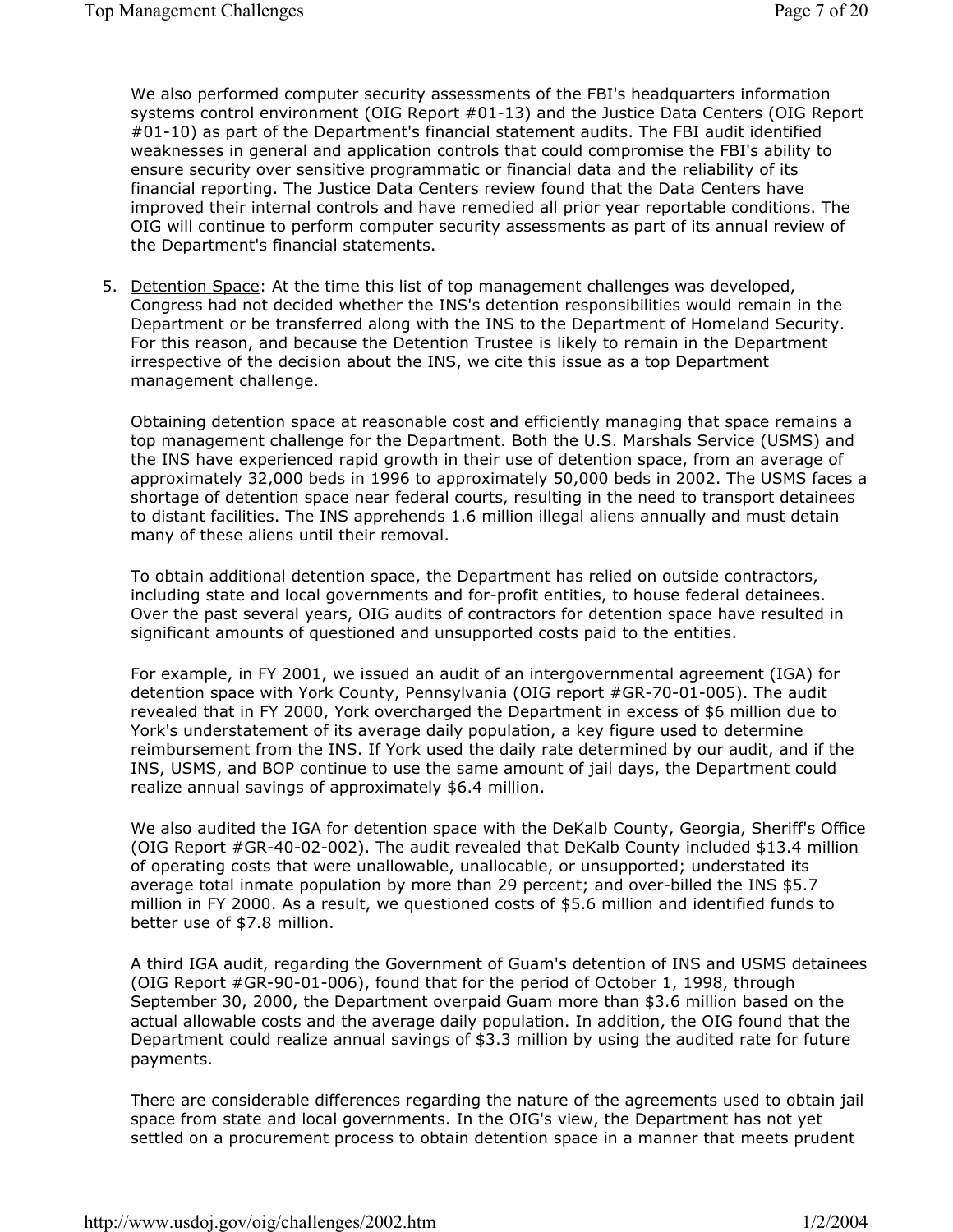business practices and existing procurement regulations. Given the number of individuals currently detained by the Department, and the hundreds of millions of dollars involved, it is important that this matter be resolved promptly and that detention space be acquired in a coordinated, cost effective, and legal fashion.

In 2001, the Department appointed a Detention Trustee with broad responsibilities related to many of the issues discussed above. We remain concerned that the Detention Trustee may not have the authority or resources to resolve many of these long-standing issues. In FY 2003, the OIG will continue to monitor the work of the Office of the Detention Trustee to review whether detention space needs are coordinated among the components, bed space is acquired at equitable rates, and the acquired bed space is appropriate for its use.

A recent OIG audit illustrated another facet of the Department's detention challenge. The OIG examined the INS's Institutional Removal Program (IRP) (OIG Report #02-41), which is designed to identify removable aliens in federal, state, and local correctional facilities, ensure that they are not released into the community, and deport them from the United States as soon as they have completed serving their sentences. The OIG found that the INS did not always timely process IRP cases. As a result, the INS has been forced to detain criminal aliens released from state and local correctional facilities after they have served their sentence until deportation proceedings can be completed. In a sample of 151 cases of criminal aliens in INS custody reviewed by the OIG, we identified a total of \$2.3 million in IRP-related detention costs, of which \$1.1 million was attributable to failures in the IRP process within the INS's control. We recommended that the Department devise methods to encourage the full cooperation of state and local governments, which is essential to an effective and efficient IRP.

6. Financial Statements and Systems: In FY 2001, the Department received an unqualified opinion on its consolidated financial statement, the Department's first such "clean" opinion. Each of the Department's components also received unqualified opinions in FY 2001. We believe that the Department and the components deserve credit for removing many of the obstacles that, in the past, have prevented auditors from stating an opinion on the Department's financial statements.

While obtaining an unqualified opinion in FY 2001 is a significant accomplishment, however, important issues continue to exist that could threaten the Department's ability to maintain these improvements.

We reported three material weaknesses in the FY 2001 Consolidated report on Internal Controls. Within the components, we found 13 material weaknesses and 12 reportable conditions. The Department was able to overcome these issues to achieve an unqualified opinion through intense, manual efforts to prepare the financial statements and satisfy the audit requirements. However, given the accelerated reporting deadlines to OMB that begin with the FY 2002 audit, the Department has significant hurdles to overcome in order to meet the due dates because of its continued dependence on these manual efforts.

In addition, we continue to find that component financial and other automated systems are not integrated and do not readily support the production of financial statements. To succeed within the expedited time frames, the Department must be able to prepare financial statements more timely, and auditors must be able to test and rely upon internal control processes throughout the year. Yet, most Department components still view the preparation of financial statements as primarily a year-end exercise, even though quarterly statements are now required.

In addition to the accelerated deadlines and system implementation issues, the Department also faces issues with staff resources. We have found that several components lack adequate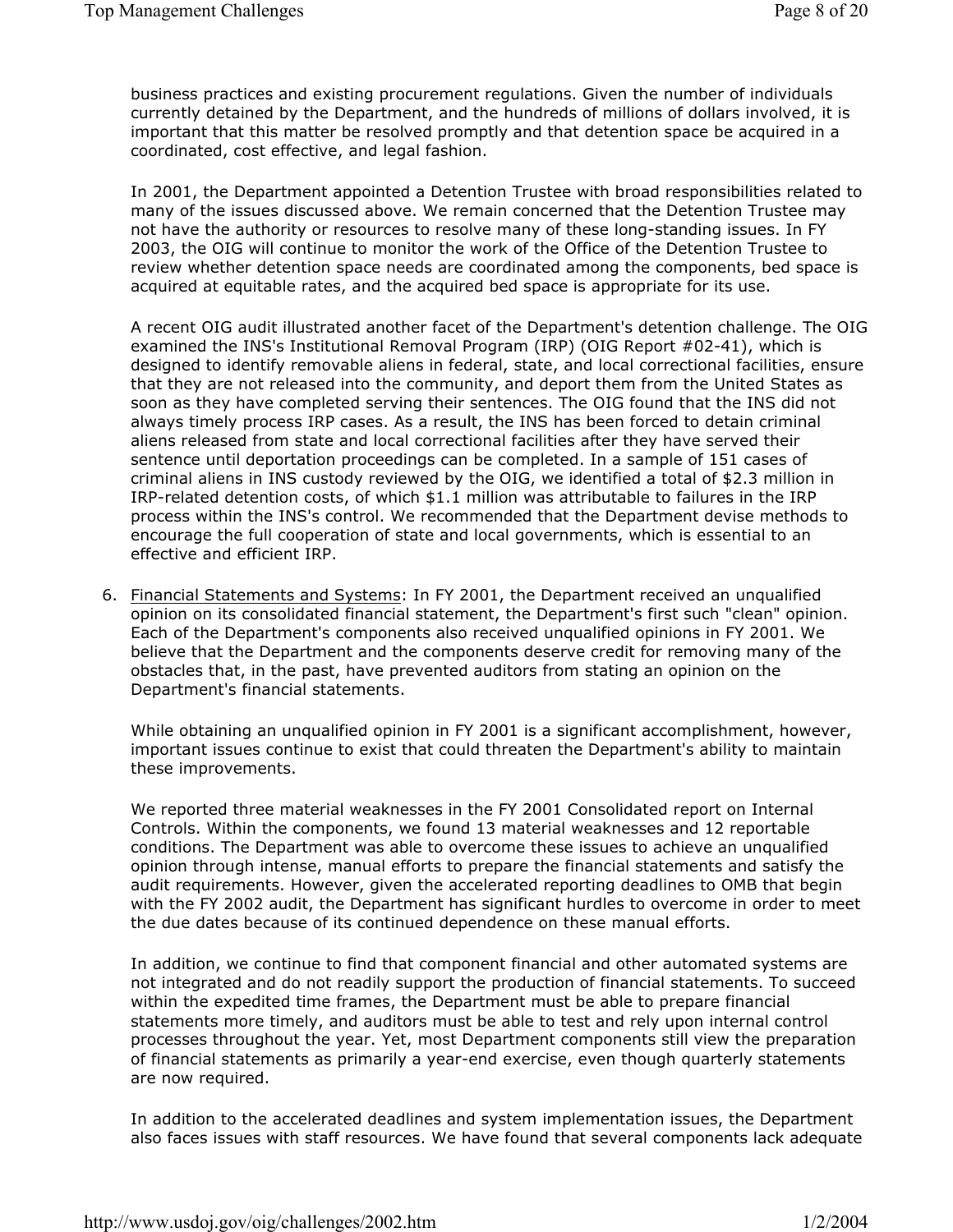staff to perform many of the tasks needed to produce the financial statements. Consequently, the Department continues to rely heavily on the use of contractors to prepare the statements which, in addition to the expense, contributes to a lack of in-house knowledge and expertise.

7. Grant Management: Over the past 10 years, the Department has become a significant grantmaking agency that has disbursed billions of dollars for, among other initiatives, community policing, drug treatment programs, reimbursement to states for incarcerating illegal aliens, and counterterrorism initiatives. For a Department that previously had limited experience in awarding, monitoring, and reporting on grant progress, the infusion of such significant amounts of grant money has resulted in ongoing management challenges.

The OIG continues to audit grants disbursed by the Office of Community Oriented Policing Services (COPS) to examine grantee compliance. In FY 2002, our audits of COPS grant recipients identified more than \$11 million in questioned costs and more than \$3 million in funds to better use.

OIG reviews of this and other Department grant programs have found that many grantees did not submit required program monitoring and financial reports and that program officials' on-site monitoring reviews did not consistently address all grant conditions.

For example, in 2002 the OIG issued an audit of the Office of Justice Programs' (OJP) administration of domestic preparedness grants to state and local agencies to enhance their ability to respond to terrorist acts (OIG Report #02-15). Through January 15, 2002, the OJP awarded grants totaling about \$149 million - \$101.7 million to 257 grantees for equipment and \$47.1 million to 29 grantees for training. The audit found that grant funds were not awarded quickly and grantees were slow to spend available monies. As of January 15, 2002, more than half of the total funds appropriated for the grant program from FY 1998 through FY 2001 - \$141 million out of \$243 million - still had not been awarded. About \$65 million in grant funds awarded was still unspent. In addition, we found that nearly \$1 million in equipment purchased with grant funds was unavailable for use because grantees did not properly distribute the equipment, could not locate it, or had been inadequately trained on how to operate it. Although the grantees we contacted were satisfied with the overall quality of training funded by the grant program, we found that the OJP had not developed performance measures for evaluating whether the program improved grantees' capability to respond to terrorist acts.

The OIG is currently examining administrative grant activities in OJP, and between OJP and COPS, to identify functions that can be streamlined. In FY 2003, the OIG plans to audit grant management in other Department grant programs. In addition, we also will continue to audit individual grantees to determine whether grants funds are used for their intended purpose.

8. Performance-Based Management: The Department attempts to hold itself accountable by developing performance measures that assess outcomes and results rather than inputs. Similarly, the President's management agenda for FY 2002 requires integration of budget and performance. The President's management agenda stresses performance-based management, stating that over the past few years the Department has seen a "significant expansion in its mission and a rapid growth in resources. Meaningful measures supported by performance data, particularly measures of program outcome, are essential to evaluate this investment and determine future resource requirements."

A significant management challenge for the Department is ensuring, through performancebased management, that its programs are achieving their intended purposes. In a Department that has grown rapidly over the past decade, linking credible performance measures to budget development and allocation of resources has been uneven. As a regular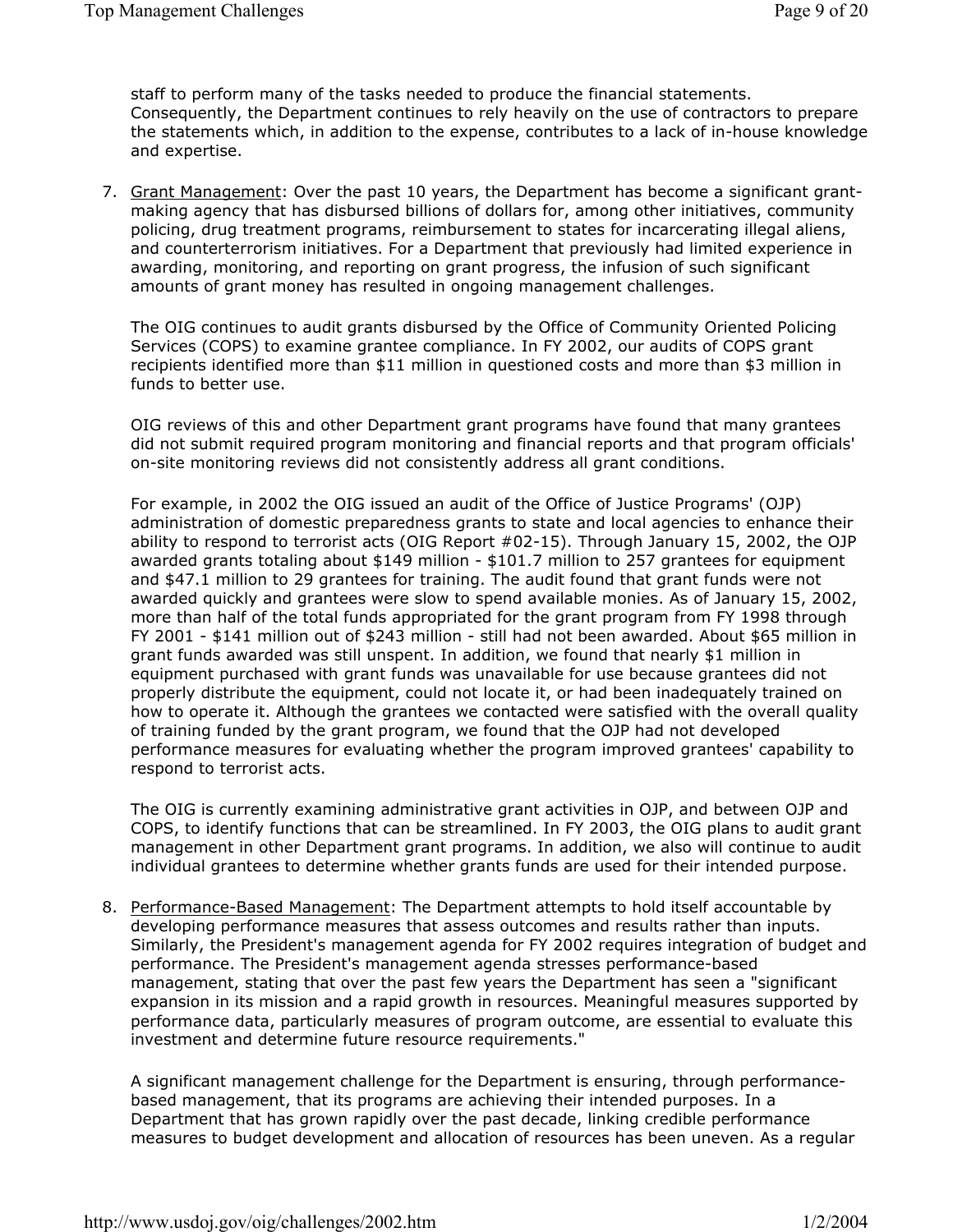part of OIG program audits, the OIG examines performance measures for the component or program under review and offers recommendations as to whether the reported results are supported by reliable measurement methods or systems. Additionally, as part of the annual financial statement audits, the OIG obtains information about the existence and completeness of performance measurement data.

In recent audits of Department programs, we generally find that the performance measures in these programs are not always well developed or adequately focused on outcomes. For example, in March 2002 the OIG issued a report on the Office of International Affairs' (OIA) Role in the International Extradition of Fugitives (OIG Report #I-2002-008). The report noted that the OIA had established performance measures for treaty negotiations, but had not established measures for processing extradition requests. We also found that the OIA did not have internal policies, procedures, or standards pertaining to extradition cases that identified staff responsibilities, time frames, or priorities to guide employees or communicate management expectations.

Further, in our May 2002 audit of the OJP's Convicted Offender DNA Sample Backlog Reduction Grant Program (OIG Report #02-20), we found that OJP had not developed performance measures that could assess whether the national backlog of DNA samples awaiting analysis was being reduced through its grant program. Without a performance measurement that specifically assesses the Program's impact on the national offender backlog, the OJP cannot measure progress in achieving its mission to reduce and eventually eliminate the convicted offender DNA sample backlog.

In the OIG's audit of the FBI's Counterterrorism Program (OIG Report #02-38), we recommended that the FBI close the gap between planning and operations in its counterterrorism program by establishing an effective system of performance measures. Those measures should, in addition to focusing on program outcomes, identify standards for holding managers at all levels accountable for achieving the goals and objectives delineated in the FBI's strategic plans.

The General Accounting Office (GAO) reviewed the Department's FY 2000 performance report and the FY 2002 performance plan (GAO Report #01-729) to assess Department progress in achieving selected key outcomes identified as important Department mission areas. It reported that the Department's overall progress towards achieving each of the four key outcome measures was difficult to ascertain because the performance report generally lacked measurable targets and lacked clear linkage between performance measures and outcomes.

The OIG also has undertaken a review focusing of the overall use of performance measures by a Department component. We are currently auditing the DEA's implementation of the Government Performance and Results Act to assess whether it has developed quantifiable goals that support its mission and whether the performance data gathered to date are valid and accurate. We also are reviewing whether the DEA has an effective system to collect, analyze, and report data related to its performance measures.

9. Human Capital: The Department continues to experience a management challenge in attracting, training, and retaining sufficient qualified employees in many of its areas of operation. Exacerbating this challenge is the fact that Department employees are leaving to take higher-paying positions in other government agencies (such as the new Transportation Security Agency) and in the private sector. We also are concerned that the Department of Homeland Security, possibly offering higher salaries than Department employees currently earn, will siphon off trained employees in areas such as law enforcement, intelligence analysis, information technology, and linguistics.

Throughout the Department, agencies have difficulty attracting and retaining high quality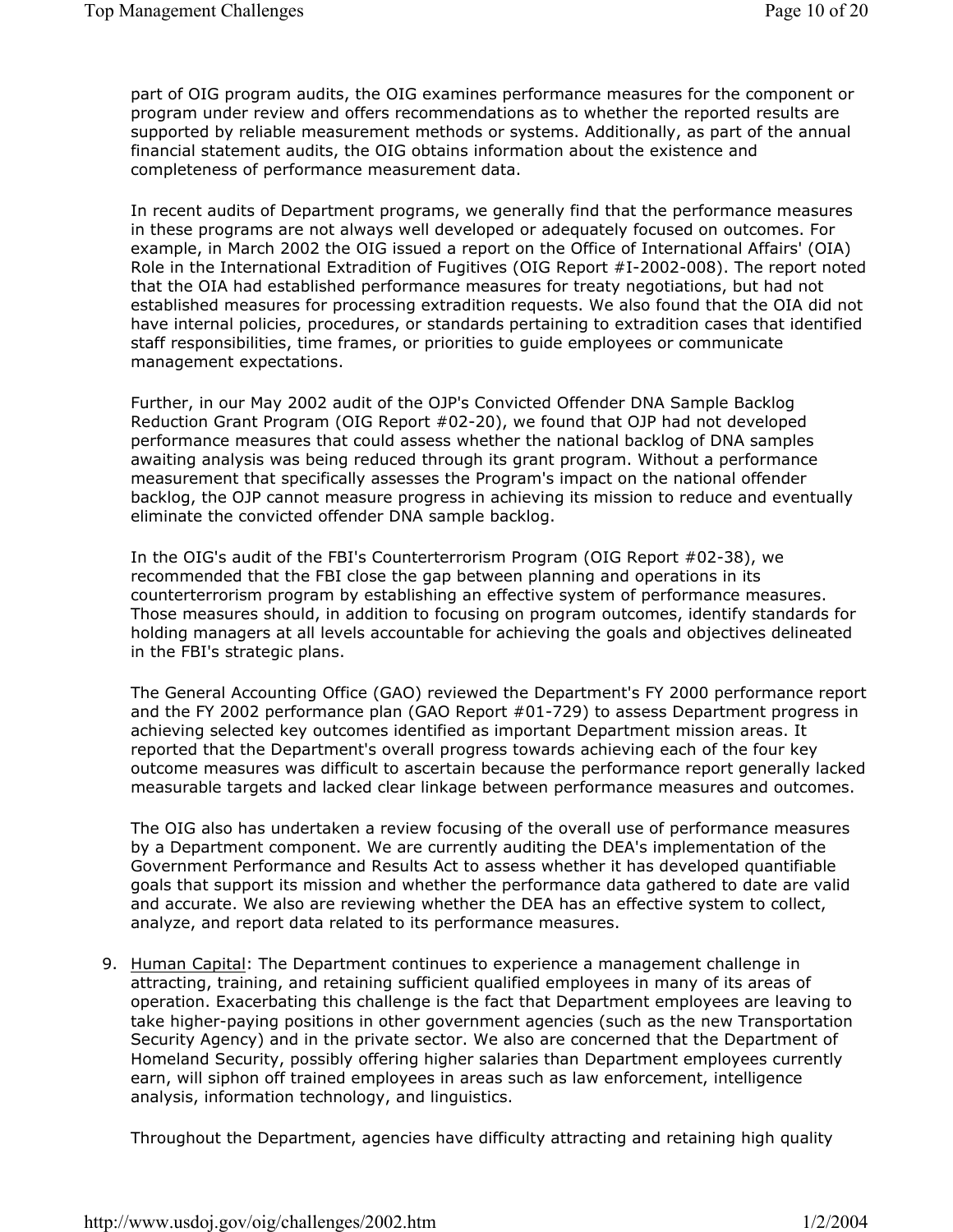information technology specialists who are knowledgeable about the latest hardware and software. Employees with specialized skills in this area are in high demand in the marketplace, and the Department has had some difficulty competing with private sector companies and other government agencies who can offer greater monetary rewards. Without greater recruitment and retention of highly qualified information technology employees, the government runs the risk of falling further behind in several of the challenges noted above, such as Information Systems Planning and Implementation, Computer Systems Security, and Financial Statements and Systems.

In other areas, Department components face problems in expeditiously hiring qualified specialists. For example, the FBI must hire and train additional intelligence analysts and investigators to assist in meeting the Bureau's new counterterrorism responsibilities. In addition, because of the lack of investigators experienced in working counterterrorism cases, the FBI is rehiring recently retired FBI agents for temporary assignment. Furthermore, the FBI is seeking to build a corps of experienced translators to address a lack of expertise in certain languages and focus on reducing the backlog of translation requests.

The Department must have the capabilities, resources, and facilities to adequately train the influx of entry-level personnel. For example, training staff at the Federal Law Enforcement Training Center in Glynco, Georgia, is working six days a week in an effort to train the high volume of new employees.

We also believe the Department must focus attention and training resources on new managers who will be needed to replace the significant number of senior Department employees nearing retirement age.

10. Department of Justice Reorganizations: Managing employees through ongoing and impending reorganizations presents a critical management challenge for the Department. While much of the ongoing reorganizations are designed to increase the Department's ability to combat terrorism, some changes are designed to correct long-standing organizational problems. The challenge for Department managers is not only to ensure that the reorganization activities accomplish their intended purposes, but also to see that the Department's interconnected programs and functions are not affected adversely by the changes during what may be prolonged transition periods.

The largest impending reorganization is the creation of the Department of Homeland Security and its absorption of all or part of the INS. Congress and the Administration currently are grappling with the mechanics of how to merge 22 departments and agencies with 170,000 employees into a single agency with a wide-ranging mission. While no definitive decisions have been made as of the date of this document, it is clear that creation of the Department of Homeland Security will have a significant impact on the Justice Department. The Department will be challenged to ensure that the vital missions of the INS are not impeded during the transition period. GAO echoed similar concerns in a recent report (GAO Report #02-957T), stressing the challenges during the transition period relating to communication systems, information technology systems, human capital systems, and the physical location of people and other assets. Similar challenges will result if the Bureau of Alcohol, Tobacco and Firearms is transferred from the Department of the Treasury into the Department of Justice.

The FBI continues its internal reorganization to more effectively respond to its new priority to detect and deter acts of terrorism against United States interests. In December 2001, the FBI Director announced a restructuring plan for FBI Headquarters that he described as the first step in a "phased process of reorganizing assets, modernizing and integrating new technology, and consolidating functions." Additional restructuring measures have been implemented, and the FBI is seeking to reengineer structures and processes throughout its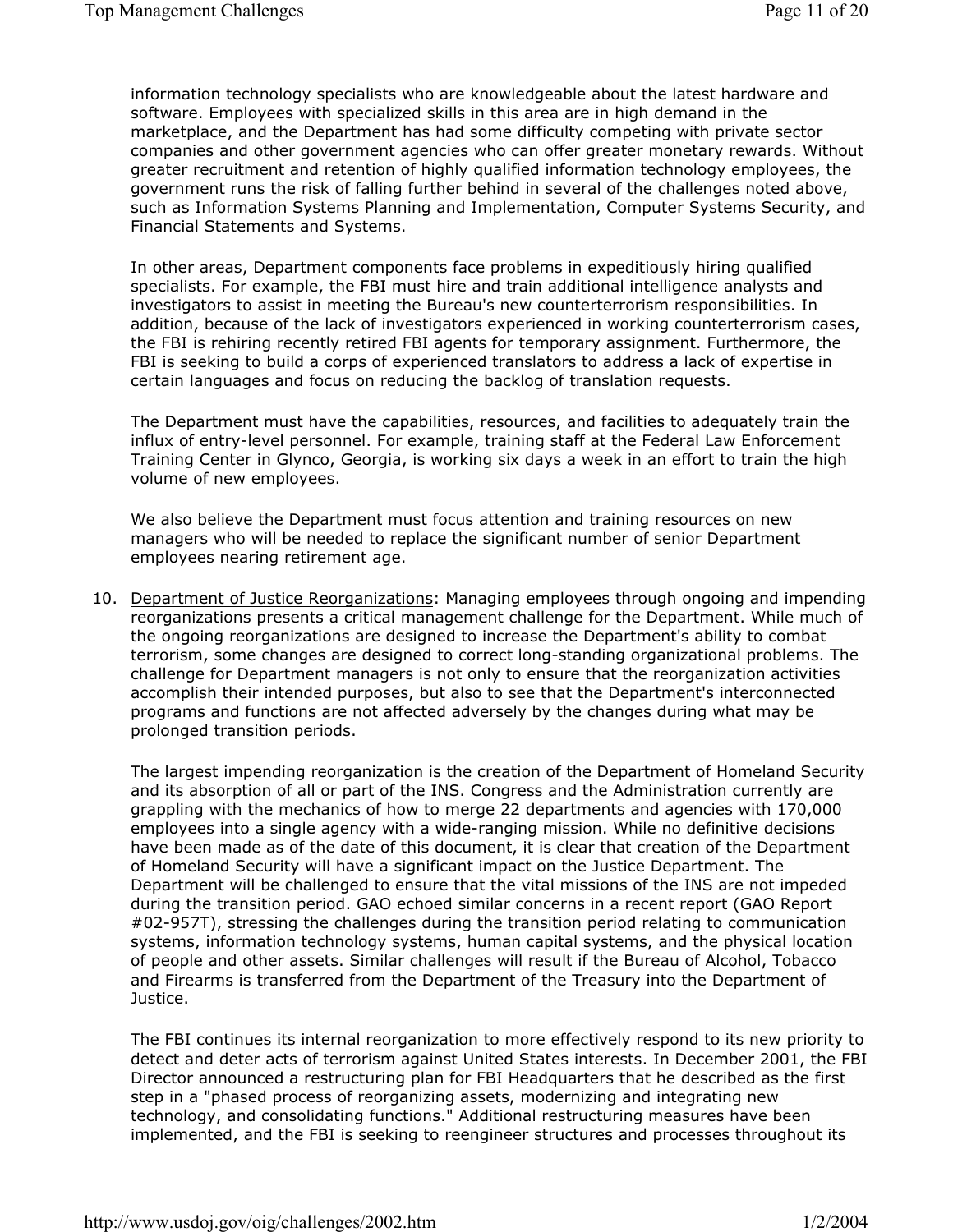organization.

To aid in these restructuring efforts, the OIG is examining various aspects of the FBI's operations and programs. For example, the OIG's comprehensive review of the Department's performance in preventing, detecting, and investigating the espionage activities of former FBI agent Robert Hanssen will offer recommendations for programmatic and structural reorganization in the FBI's counterintelligence programs.

Additionally, OJP is reorganizing in an attempt to improve its grant operations. As mentioned previously, the OIG is reviewing OJP to assess potential duplication in its grant management and oversight process, both within OJP and between COPS and OJP, in an effort to identify opportunities to create efficiencies and streamline operations.

These restructuring efforts throughout the Department present significant challenges to managers and employees. Importantly, the Department must ensure that its critical missions are effectively met while the reorganizations are taking place - reorganizations that, hopefully, will leave the Department better prepared to address these and other top management challenges in the future. The OIG intends to assist in this effort by reviewing the proposed changes and offering recommendations for improvement.

## **Top Management Challenges in the Immigration and Naturalization Service: 2002**

The Office of the Inspector General (OIG) annually issues a list of top management challenges facing the Department of Justice (Department). This year, in light of pending legislation to transfer the Immigration and Naturalization Service (INS) from the Department to the proposed Department of Homeland Security, we have created separate lists of top management challenges in the Department and in the INS. The following list of top INS challenges is intended to assist the Department of Homeland Security in successfully assimilating the INS, or the Department in managing the INS should it not be transferred.

1. Border Security: The INS's ability to screen individuals seeking to enter the United States remains a key element of homeland security and the INS faces many challenges in this area. For example, we have found that the INS lacks adequate staff and equipment to guard northern land and water borders. The INS's strategy to control the southwest border, while much further deployed than its northern border strategy, needs additional infrastructure support, such as physical facilities and technology, and may take many years to fully implement. When the INS apprehends aliens, it does not have the capability to effectively identify those who are wanted by law enforcement or who may pose a threat to the United States. Also, the INS's capacity to detain aliens prior to their removal is not sufficient.

The OIG has examined many facets of the INS's efforts to control U.S. borders. For example, in two reviews of the INS's Border Patrol deployment and operation along the northern border (OIG Report #I-2000-004, and follow-up report OIG Report #I-2002-004), we found that INS staffing and resource shortages along the northern border continue to be a critical impediment to effective control of illegal immigration. With respect to the southwest border, the General Accounting Office (GAO) reached similar conclusions. The GAO's report, "INS' Southwest Border Strategy: Resource and Impact Issues Remain After Seven Years" (GAO-01-842, August 2, 2001), estimated that it may take the INS up to another decade to fully implement its strategy.

The OIG also has examined other methods of entry into the United States that are important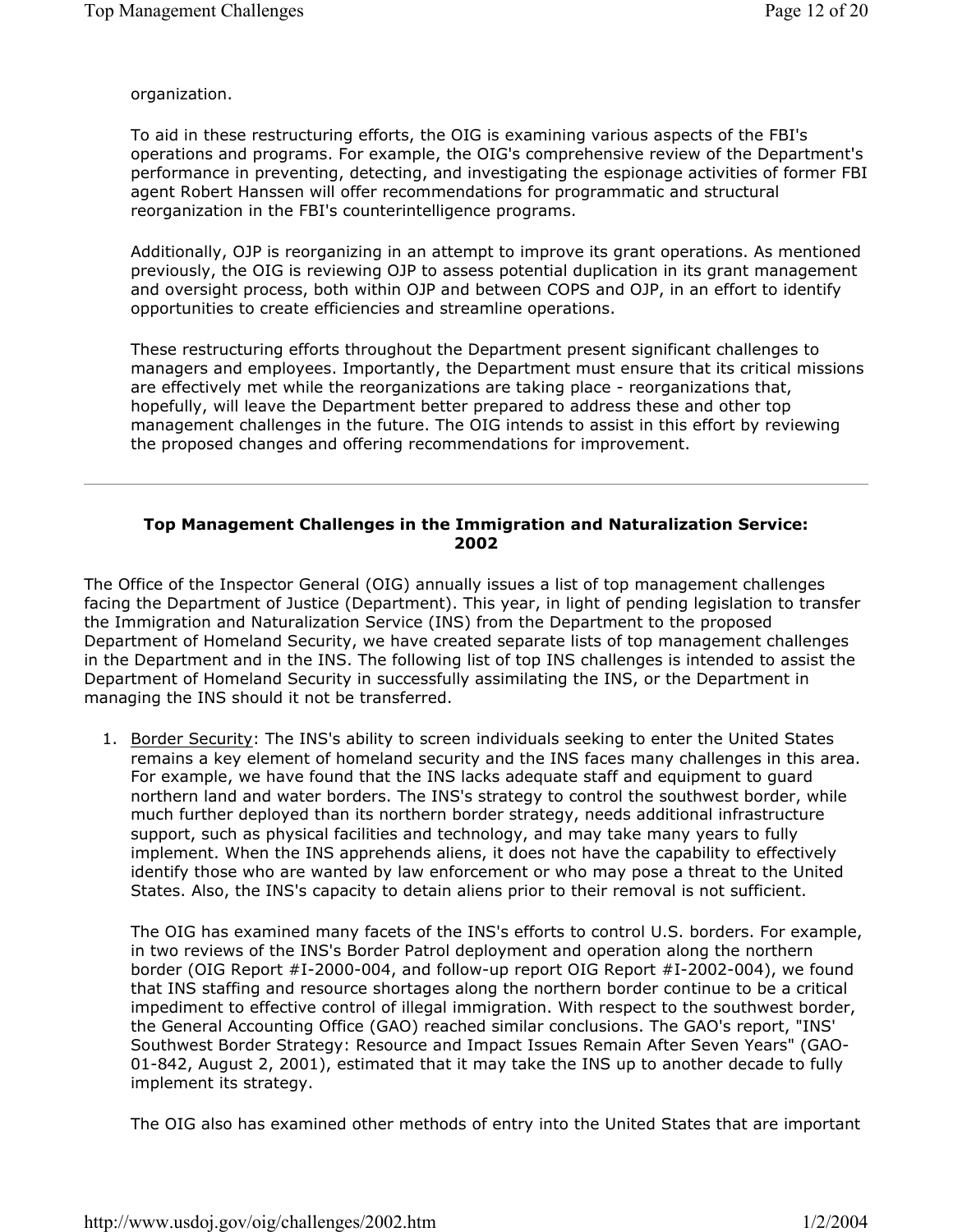to the border security challenge. "The Potential for Fraud and INS's Efforts to Reduce the Risks of the Visa Waiver Pilot Program" (OIG Report #I-99-10) and our follow-up report (OIG Report #I-2002-002) examined vulnerabilities in the Visa Waiver Program and found that INS inspectors lacked access to full information regarding missing and stolen passports. We also found serious security concerns in the Transit Without Visa Program. In two other reports, "Transit Without Visa (TWOV) Program Inspection" (OIG Report #I-92-27 and our follow-up report, "Improving the Security of the Transit Without Visa Program" (OIG Report #I-2002-005), we determined that airlines failed to supervise passengers at United States airports in the Transit Without Visa program, and that the INS could not verify that such passengers actually left the country. In another examination of port-of-entry (POE) operations, "Immigration and Naturalization Service Deferred Inspections at Airports" (OIG Report #01-29), we found that 11 percent of entering aliens who were allowed to enter the country upon condition that they agree to appear at an INS office to complete their deferred inspection failed to do so and that the INS's subsequent pursuit of such persons was incomplete and ineffective.

The challenge of securing the nation's borders extends to how the INS processes aliens after they are apprehended. A critical part of this challenge is the integration of the INS's automated biometric fingerprint identification system (IDENT) and the Federal Bureau of Investigation's (FBI's) integrated automated fingerprint identification system (IAFIS). Our most recent examination of the integration efforts, "Status of IDENT/IAFIS Integration" (OIG Report #I-2002-003), followed up on two prior reviews, "Review of the Immigration and Naturalization Service's Automated Biometric Identification System (IDENT)" (OIG Report #I-1998-010), and "The Rafael Resendez-Ramirez Case: A Review of the INS's Actions and the Operation of its IDENT Automated Fingerprint Identification System" (March 2000). In these reports, we recommended that the Department continue to seek linkage of the FBI and INS biometric identification systems and use IDENT while integration of IDENT and IAFIS is proceeding. We also recommended, as an interim measure, adding fingerprint records to the IDENT lookout database for aliens wanted in connection with crimes.

The INS took this step, which according to the INS has resulted in the apprehension of thousands of aliens who had criminal warrants outstanding. We believe that full integration of IDENT and IAFIS will improve the ability of the INS to identify and detain aliens who are wanted for crimes or who may pose a threat to the nation's security. In recognition of the critical importance of integration of these systems, we are initiating another follow-up review in fiscal year (FY) 2003 to assess the progress of the integration efforts.

2. Enforcement and Removal: The INS's ability to find and remove the estimated 7-12 million illegal aliens in the United States is an enormous challenge. Currently, there are many gaps in the INS's ability to identify aliens who are ineligible to remain in this country. The INS's systems for tracking when aliens enter and leave the United States clearly are inadequate. Improving these systems will require persistent efforts and substantial investments of resources. This will be a daunting challenge to an agency that does not have a history of success with large technology initiatives. Moreover, even if the INS succeeds in creating effective tracking systems, it must implement an effective program for removing aliens after they have been identified.

In 1997, the OIG examined the INS's efforts to identify aliens who overstayed the limits prescribed by their visas, a condition that the INS has estimated involves approximately 40- 50 percent of the illegal alien population in the United States. Recently, we conducted a follow-up review, "INS Efforts to Improve the Control of Nonimmigrant Overstays" (OIG Report #I-2002-006), which found that the INS has made little progress in effectively dealing with nonimmigrant overstays or in addressing the recommendations we made in 1997. The INS does not have reliable data on overstays or a reliable system to track overstays, and it acknowledges that any effective enforcement strategy depends on the future establishment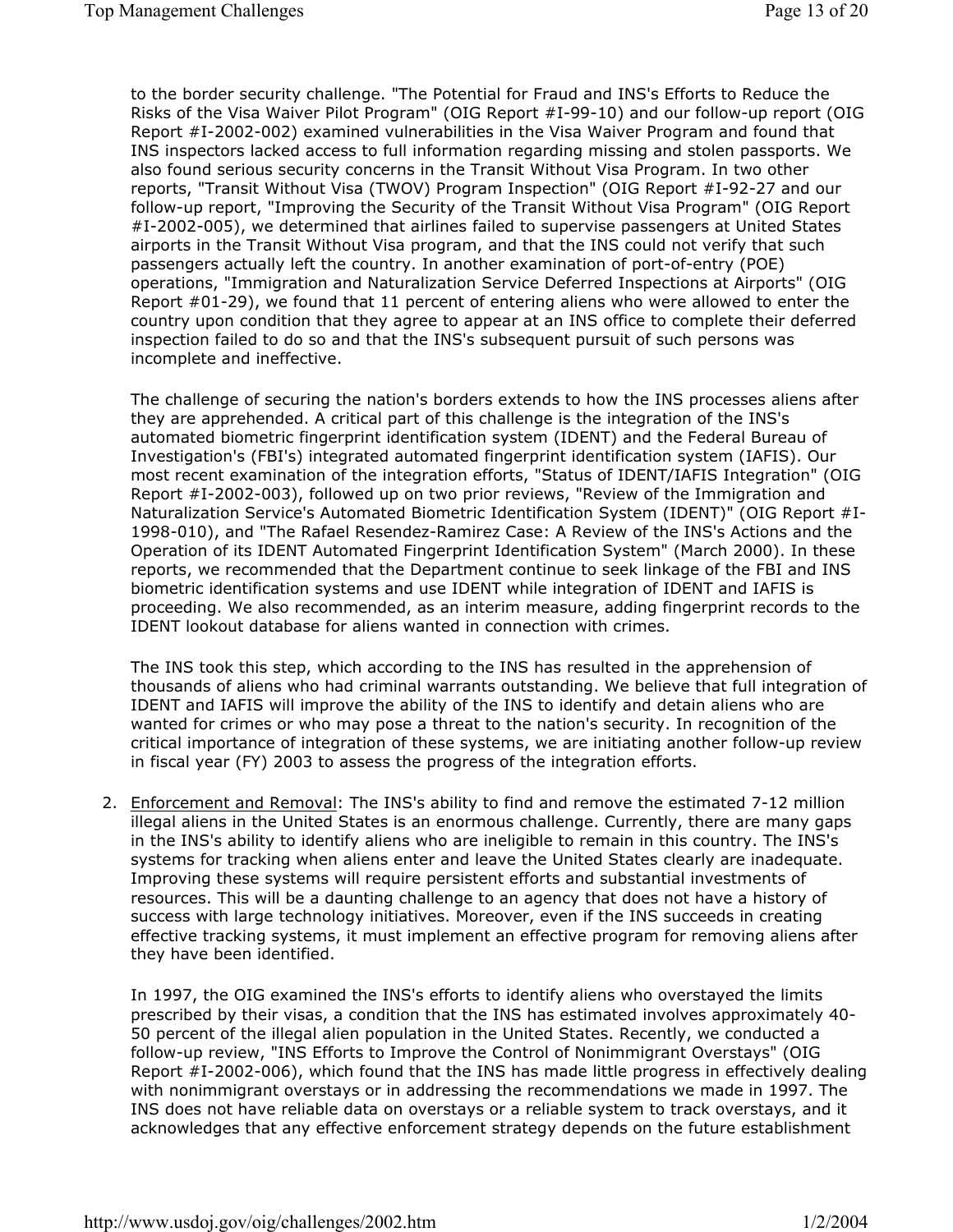of a comprehensive entry/exit system.

The GAO reached similar conclusions in its report, "Immigration Enforcement: Challenges to Implementing the INS Interior Enforcement Strategy" (GAO-02-861T, June 19, 2002), which also examined the INS's efforts to develop an interior enforcement strategy. In 1999, the INS issued its Interior Enforcement Strategy to focus resources on areas that would have the greatest impact on reducing the size and annual growth of the illegal resident population. The GAO concluded that for the INS's interior enforcement strategy to be effective, the INS needs better data to determine staff needs, reliable information technology systems, clear and consistent guidelines and procedures for INS field staff, effective coordination within the INS and with other agencies, and performance measures that help the INS assess program results.

The OIG recently assessed the INS's Institutional Removal Program (IRP), an INS program designed to identify deportable criminal aliens incarcerated in federal, state, and local correctional facilities and remove them from the United States upon completion of their sentence. Our review, "Immigration and Naturalization Service's Institutional Removal Program" (OIG Report #02-41), determined that the INS has not managed the IRP process effectively. We found that the INS has yet to determine the nationwide population of foreignborn inmates, particularly at the county level. Without this information, the INS cannot properly quantify the resources it needs to fully identify and process all deportable inmates. In addition, at the county level we found that IRP interviews of foreign-born inmates to determine deportability were minimal to non-existent. As a result, many potentially deportable foreign-born inmates passed through county jails virtually undetected. We found instances where inmates not identified by the INS as potentially deportable went on to commit additional crimes, including cocaine trafficking, child molestation, and aggravated assault, after being released into the community.

Further, our review found that the INS did not always timely process IRP cases. As a result, it has been forced to detain in INS custody criminal aliens released from state and local correctional facilities - after they have served their sentence - until deportation proceedings can be completed. In the OIG's sample of 151 cases of criminal aliens in INS custody, we identified a total of \$2.3 million in IRP-related detention costs, of which \$1.1 million was attributable to failures in the IRP process within the INS's control. We estimated that the total cost of holding IRP inmates in INS detention could run as high as \$200 million annually.

In another OIG report, "The INS Escort of Criminal Aliens" (OIG Report #I-2001-005), we reviewed the INS's implementation of its policies for escorting criminal aliens who are being removed from the United States. We found that the INS placed the traveling public at potential risk because it did not consistently follow its own escort policy. Some INS supervisory field officials disregarded provisions of the INS escort policy, resulting in the transportation of violent aliens on commercial airlines without escorts. In addition, the INS failed to identify some dangerous aliens during the routine pre-removal alien file review process. We also found that INS field officials often failed to provide the required ratio of escorts to dangerous aliens, and the INS did not always provide escorts during the final segment of multi-flight removal trips.

3. Entry/Exit and Student Tracking Systems: According to INS estimates, in FY 2001 the INS inspected over 35 million nonimmigrants at air POEs, approximately 1 million at sea POEs, and approximately 195 million at land POEs. However, because of inadequate tracking systems, the INS does not know whether these nonimmigrants have overstayed or otherwise violated the conditions of their admittance to the United States.

As we discussed above, a reliable and efficient system of tracking nonimmigrant entries and exits is essential to the INS's enforcement and removal responsibilities. We evaluated the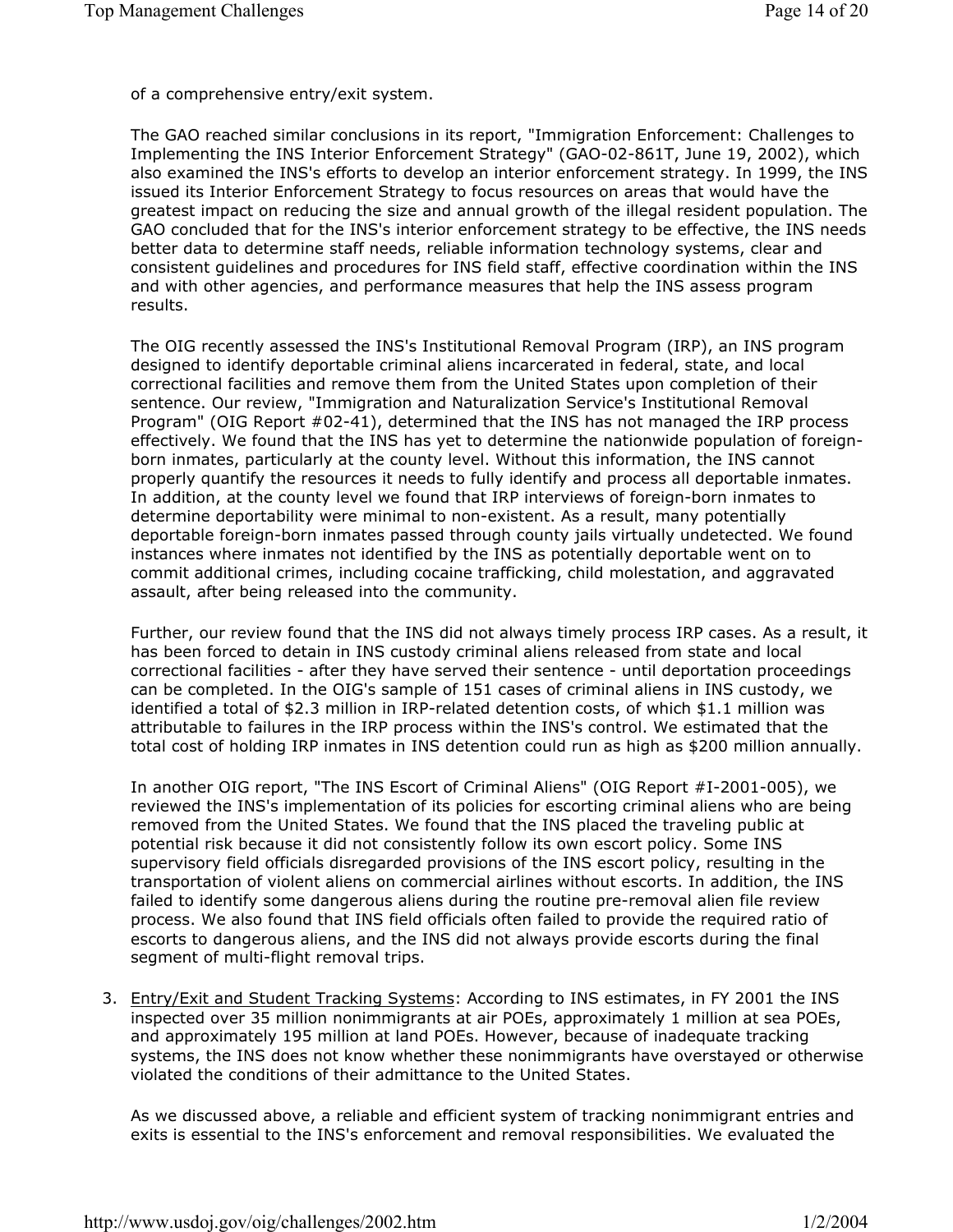INS's efforts at developing an effective entry/exit system, which was mandated by Congress in both the Illegal Immigration Reform and Immigrant Responsibility Act of 1996 and the Immigration and Naturalization Service Data Management Improvement Act of 2000. In our audit report entitled "The Immigration and Naturalization Service's Automated I-94 System" (OIG Report #01-18), we determined that the INS's I-94 entry/exit system was a failure. At the time of our audit in 2000, the system operated at only four air POEs with the participation of only two airlines. The system had not been deployed at any land or sea POEs. We found that the INS's efforts to track the implementation of the system were inadequate. Despite having spent \$31.2 million on the system from FY 1996 to FY 2000, the INS did not have clear evidence that the system would meet its intended goals, and estimated that an additional \$57 million would be needed for FY 2001 through FY 2005 to complete the system.

After the terrorist attacks of September 11, 2001, the effectiveness of monitoring nonimmigrant visitors came under additional scrutiny. The USA Patriot Act, enacted on October 26, 2001, requires that an integrated entry/exit control system be implemented with all deliberate speed and that an Integrated Entry and Exit System Task Force be established to accomplish this task. The exit/entry control system would collect and match arrival and departure records for every alien and provide reports on overstays. On February 18, 2002, the INS officially terminated the Automated I-94 System project. The INS created an Entry-Exit Program Office to explore alternative technical solutions and processes for the entry/exit control system. The INS faces enormous challenges to implement this system in a timely, complete, and cost-effective manner.

In addition to its difficulties in tracking nonimmigrants generally, the INS has been unable to monitor effectively certain categories of nonimmigrants, such as students. In a report issued in May 2002, the OIG examined the INS's efforts to monitor the approximately 500,000 aliens who annually enter the United States under student visas. In our report, we first examined the INS's processing of two September 11 terrorists' applications for a change of status from visitor to student, and the reasons that the notification forms approving the change of status were mailed to a Florida flight school six months after the terrorists had died while perpetrating the September 11 attacks. We found the INS's adjudication and notification process to be untimely and significantly flawed. Even after adjudication, the requisite forms were delayed for months before being mailed to the flight school, which we attributed to the INS's failure to monitor a contractor's performance adequately.

We then examined the INS's paper-based system for monitoring and tracking foreign students in the United States, and found that it was antiquated and inadequate. We concluded that the INS's new Internet-based student tracking system, the Student and Exchange Visitor Information System (SEVIS), will be a significant advance and will help address many of the failings of the current system. But SEVIS alone will not solve the problems of the INS's tracking of foreign students. For example, the INS must review and properly recertify thousands of schools that currently are certified to enroll foreign students, must ensure that its employees and the schools timely and accurately enter information into SEVIS, and must ensure that the information from SEVIS is analyzed and used adequately. We concluded that the INS was unlikely to meet the January 2003 deadline for full implementation of SEVIS. At the end of the report, we provided 24 recommendations to help address deficiencies in INS practices and procedures that we found in our review and in the INS's proposed implementation of SEVIS.

4. Applications Backlog: The INS handles approximately 50 types of applications for immigration services, including applications for employment authorization, change of status to permanent residence, asylum, and citizenship. Processing the millions of applications in a timely and consistent fashion has been a longstanding challenge for the INS.

This challenge was examined in an OIG special report, "An Investigation of the Immigration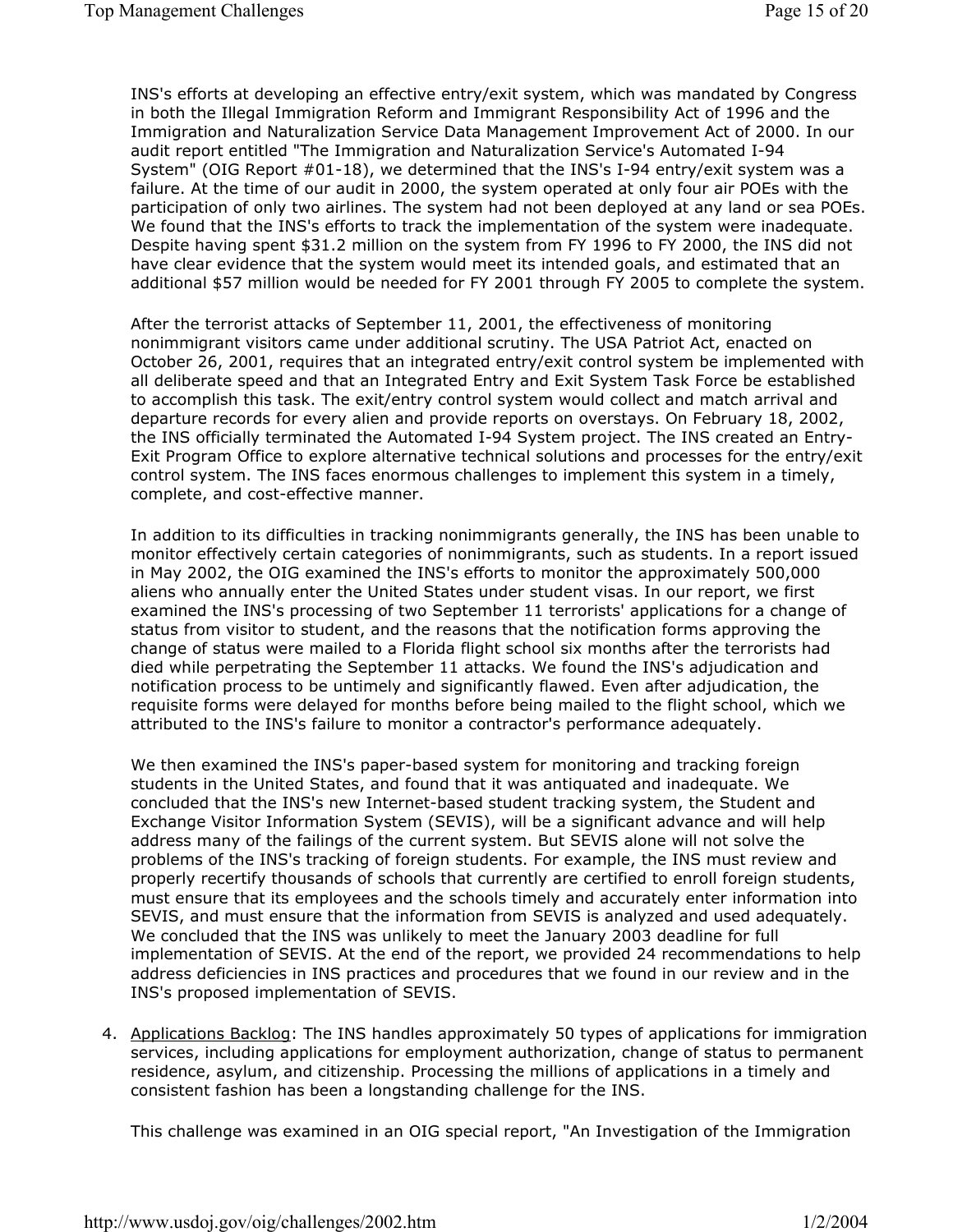and Naturalization Service's Citizenship USA Initiative" (July 31, 2000). At the time the INS initiated Citizenship USA, it projected that an applicant for citizenship would have to wait three years for agency action. The report found that during the time in which the INS focused attention on this poorly planned effort at reducing the citizenship backlog, the backlog of applications for other immigration benefits grew substantially.

The GAO reported similar problems in its report, "Immigration Benefits: Several Factors Impede Timeliness of Application Processing" (GAO-01-488, May 4, 2001). The GAO also found that while the backlog for citizenship had decreased, the backlog for other applications had increased. The GAO concluded that the INS experienced significant problems managing its application workload, despite years of increasing budgets and staff. It found that the INS did not maximize the deployment of staff to process applications in a timely fashion because it lacks a systematically developed staff resource allocation model. The GAO also found that the INS did not know how long it took to process applications because its automated systems contained unreliable data and its districts did not have automated systems for tracking many types of applications.

As noted above, in the OIG report on the INS's contacts with two September 11 terrorists, the OIG found significant backlogs in the processing of I-539 applications for change of status. Mohamed Atta and Marwan Alshehhi had applied to the INS Texas Service Center to change their immigration status from tourist to student in the year before the attacks on the World Trade Center. Both Atta's and Alshehhi's I-539 applications took 10 months for adjudication. This type of delay in adjudicating I-539 applications was typical because I-539s had been a low priority for the INS, resulting in substantial processing backlogs. The average processing times for I-539s have remained consistently high since at least 1998, ranging from 129 to 200 days. For FY 2002, the INS made processing I-539s a priority and set the target processing time at five months. However, we question whether the INS can meet its new processing deadlines unless sufficient resources are consistently devoted to the effort.

Our annual audits of the INS's financial statement continued to find evidence of significant deficiencies in the INS's ability to handle immigration applications and monitor its productivity and progress in addressing backlogs. During FY 2000, INS management had to expend tremendous efforts in conducting a wall-to-wall physical inventory of applications to determine how many it had pending and how many it had processed to completion at the end of the fiscal year. The INS manually counted approximately 2 million applications - first, in several preliminary counts and then a final end-of-year count that shut down production at several sites for more than a week and delayed application processing. We concluded that the INS needs an automated system for recording the status of pending applications and for better managing its backlogs.

5. Financial Statements and Systems: The INS continues to expend tremendous manual efforts and costs in preparing its financial statements and supporting financial statement audits. This is due primarily to the lack of automated systems that readily support ongoing accounting operations, financial statement preparation, and the audit process. For instance, although the INS obtained an unqualified opinion in its FY 2001 financial statement audit, the achievement was tenuous and does not reflect a healthy financial accounting system. The INS has been in the process of replacing its core financial system for over five years. Among other problems, it continues to use a significant feeder system that does not comply with federal financial systems criteria. The INS still processes the majority of its transactions through the Financial Accounting and Control System (FACS), its legacy accounting system, which now serves as a feeder system to its new Federal Financial Management System. However, FACS has many inherent control weaknesses due to its age and design.

While the INS has made progress in its financial statements, it still needs to make further improvement in areas such as identification of deferred revenue, financial management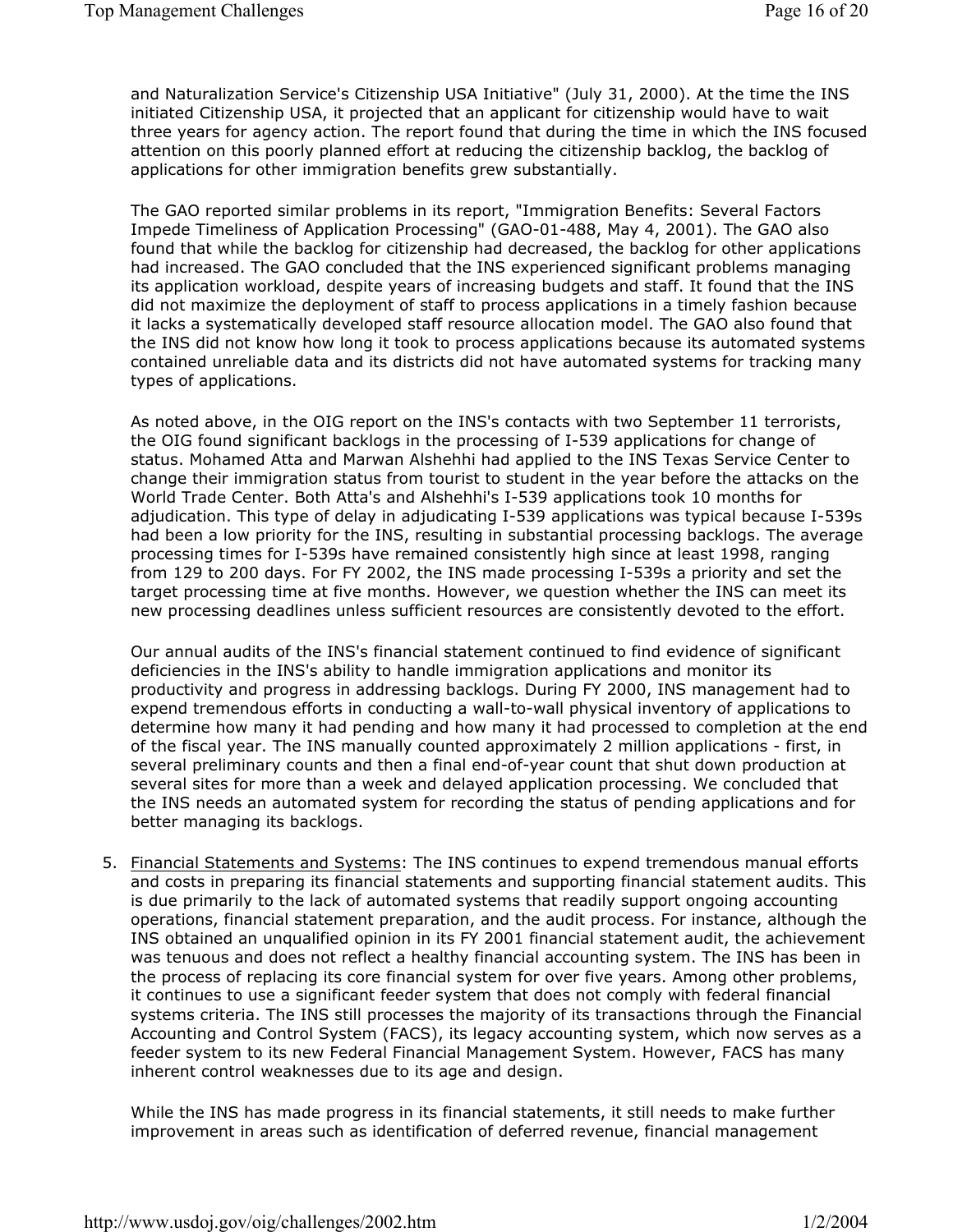systems controls, general electronic data processing controls, verification of intragovernmental transactions, documentation of accrual estimation, and controls over key performance measures. In our FY 2001 financial statement audit, we identified the first three items as material weaknesses.

In addition, as discussed above, the INS has a critical problem determining how many immigration benefits applications it has processed and, thus, its calculation of earned revenue and management of its examinations fee account. So far, it has been able to meet the end-of-year requirement only by a manual count and shutdown of some processing facilities.

None of these deficiencies is subject to easy solution. We believe the INS's challenge will increase as the government accelerates the completion dates for the financial statements and shifts to quarterly reporting.

6. Information Technology Planning and Implementation: The INS's implementation of technology projects has been a long-term management challenge. The Department recognized the challenge when it identified INS information technology as a material weakness in 1998. In an OIG report issued that year, "Immigration and Naturalization Service Management of Automation Programs" (OIG Report #98-09), we concluded that the INS had not adequately managed its automation programs. The report warned that the INS was at risk that completed projects would not meet their intended goals, completion of the automation programs would be significantly delayed, and unnecessary costs could occur.

A year later, the OIG issued a follow-up report (OIG Report #99-19) that found continuing problems with INS information technology planning and management. Specifically, we reported that project costs continued to increase without established baselines against which actual costs incurred could be compared and without justifications for the increases. We found that INS managers did not adequately monitor planned project tasks to ensure timely completion and that monthly progress reviews were incomplete, unclear, and untimely. Further, the INS had not developed comprehensive performance measures to ensure that completed projects, once deployed, would meet intended goals. Finally, the report noted serious deficiencies in the INS's compliance with its system development life-cycle process. As a result, the INS had no assurance that systems would meet performance and functional requirements.

We continue to have concerns about the INS's management of its information technology programs. For example, we performed an audit entitled, "The Immigration and Naturalization Service's System Data Pertaining to Secondary Inspections at Selected Preclearance Airports" (OIG Report #01-11), to assess the technology available to INS inspectors at secondary inspection sites. INS inspectors at airports rely on inspection data maintained in the Treasury Enforcement Communications System (TECS). Other federal entities and INS programs rely on TECS data in their law enforcement operations. Our audit found variations in the reliability of INS data entry practices. For example, at one site INS inspectors entered the required referral designation and secondary inspection results in TECS for only 3 percent of the approximately 51,000 secondary inspections performed during the audit period. The lack of reliable data jeopardizes other INS law enforcement efforts, including the INS's ability to provide assistance to other federal entities.

We have discussed above other OIG reports that described vulnerabilities in INS information technology programs, including the status of IDENT/IAFIS integration (OIG Report #I-2002- 003), the INS's contacts with two September 11 terrorists, and the Automated I-94 System (OIG Report  $#01-18$ ). Significant issues that we continue to find in INS information technology projects demonstrate the need for a major dedication of resources and oversight to this critical management challenge.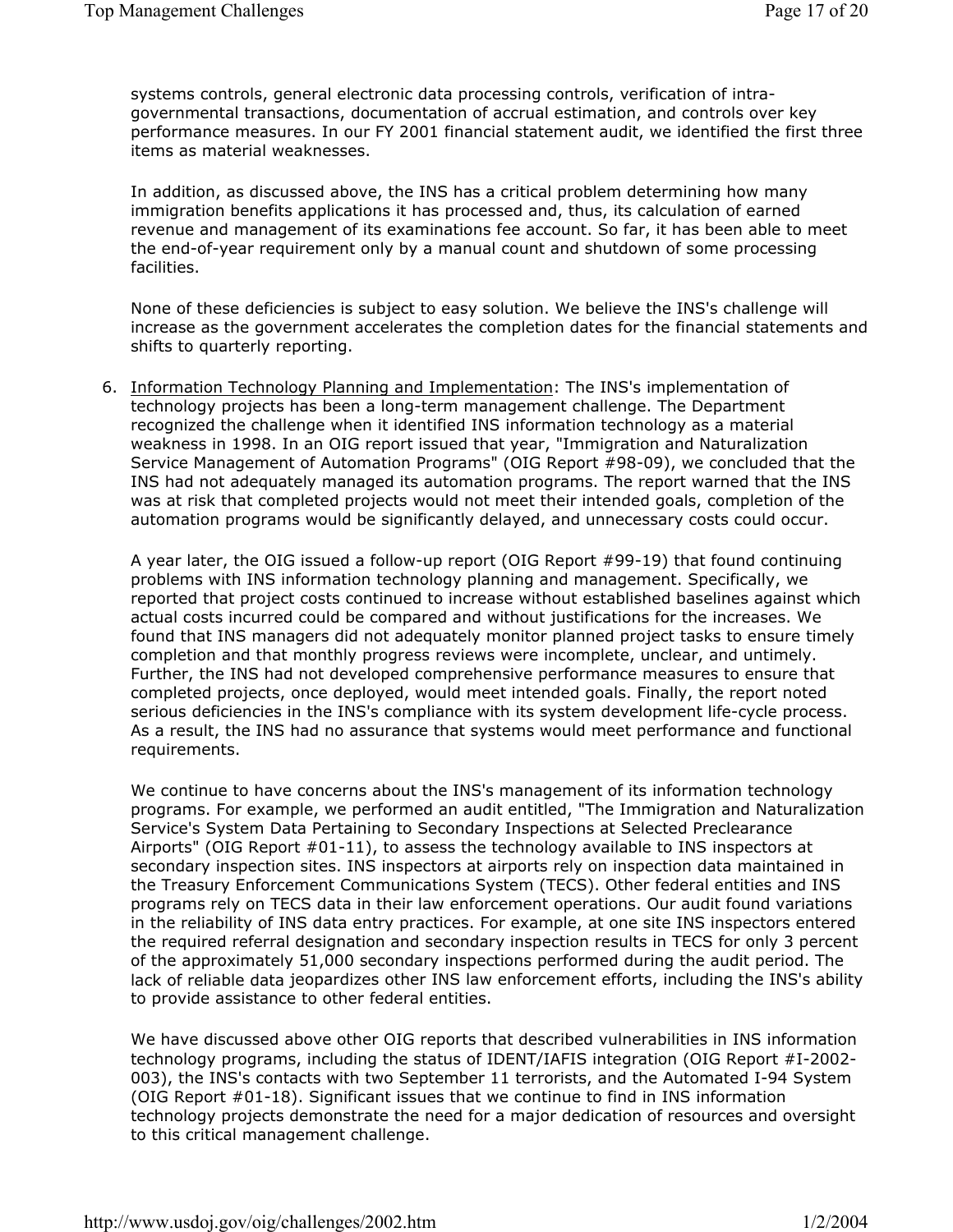7. Computer Systems Security: The INS depends on computers to process millions of immigration transactions, to record its dealings with millions of aliens, and to conduct its office automation activities. Protecting these systems from unauthorized access, manipulation, or destruction is vital to the INS's operations. The OIG has examined the security of INS computer systems pursuant to the Government Information Security Reform Act and performed additional testing while conducting the annual financial statement audit. Computer systems security remains a critical challenge that the INS, like other government agencies, must address on a continuing basis.

For example, we reviewed the "backbone" INS system that provides office automation tools to more than 30,000 INS employees and 10,000 contractor employees worldwide. We also reviewed the automated system that supports INS records management functions. Our review of the management, operational, and technical controls that protect the INS's core network found medium to high vulnerabilities for unauthorized use, loss, or modification in 9 of the 17 control areas that were tested, with 2 reported as high vulnerabilities. We noted a need for improvements or corrective actions with respect to the security evaluation and risk assessment; interconnections with other networks; intrusion detection systems; tape management; and access, password, and encryption practices.

Our review of the INS records management system found deficiencies in 12 of the 17 control areas tested. We found inadequate security evaluation and risk assessment practices, and recommended that these deficiencies may warrant rescinding the system's certification and accreditation in favor of an interim approval to operate until corrective action is completed. We also recommended corrective action regarding system contingency planning and clarification of the responses required in the event of a service disruption. In all, the OIG made 18 recommendations to the INS for corrective actions regarding the 2 systems.

8. Detention Space Management: Obtaining and efficiently managing detention space for INS detainees is a critical management challenge. In 2000, the INS apprehended 1.8 million aliens, many of whom are held temporarily before being voluntarily returned to Mexico. Statutory changes enacted by Congress in 1996, which require the INS to detain certain classifications of aliens until their removal, have increased the number of aliens who must be detained for more than short periods. For example, the number of aliens detained for formal removal or other immigration proceedings has grown, from 72,154 in 1994 to 188,547 during 2001.

To obtain additional detention space, the INS has relied on outside contractors (including state and local governments and for-profit entities) to house INS detainees. For example, the Department's Detention Trustee has estimated that almost 70 percent of the Department's detainees (which also includes those held by the U.S. Marshals Service) are held in state, local, or contractor-operated facilities. OIG audits of contractors for detention space have resulted in significant dollar findings, generally for unsupported costs. For example, in FY 2001 we issued an audit of an intergovernmental agreement (IGA) for detention space with York County, Pennsylvania (OIG Report #GR-70-01-005). The audit revealed that in FY 2000, York overcharged the Department in excess of \$6 million due to York's understatement of its average daily population, a key figure used to determine reimbursement from the INS. Further, our audit estimated that the Department could save an additional \$6.4 million if the rate was lowered to comport with the audited figures and the Department used the same number of jail days during the following year.

Other OIG audits identified significant overpayments that the INS and the Department made under other IGAs. For example, our audit of an IGA with the DeKalb County, Georgia, Sheriff's Office (OIG Report GR-40-02-002) found that the INS was over-billed by \$5.7 million in FY 2001. DeKalb County's understatement of the average total inmate population by more than 29 percent resulted in this over-billing. An audit of the Government of Guam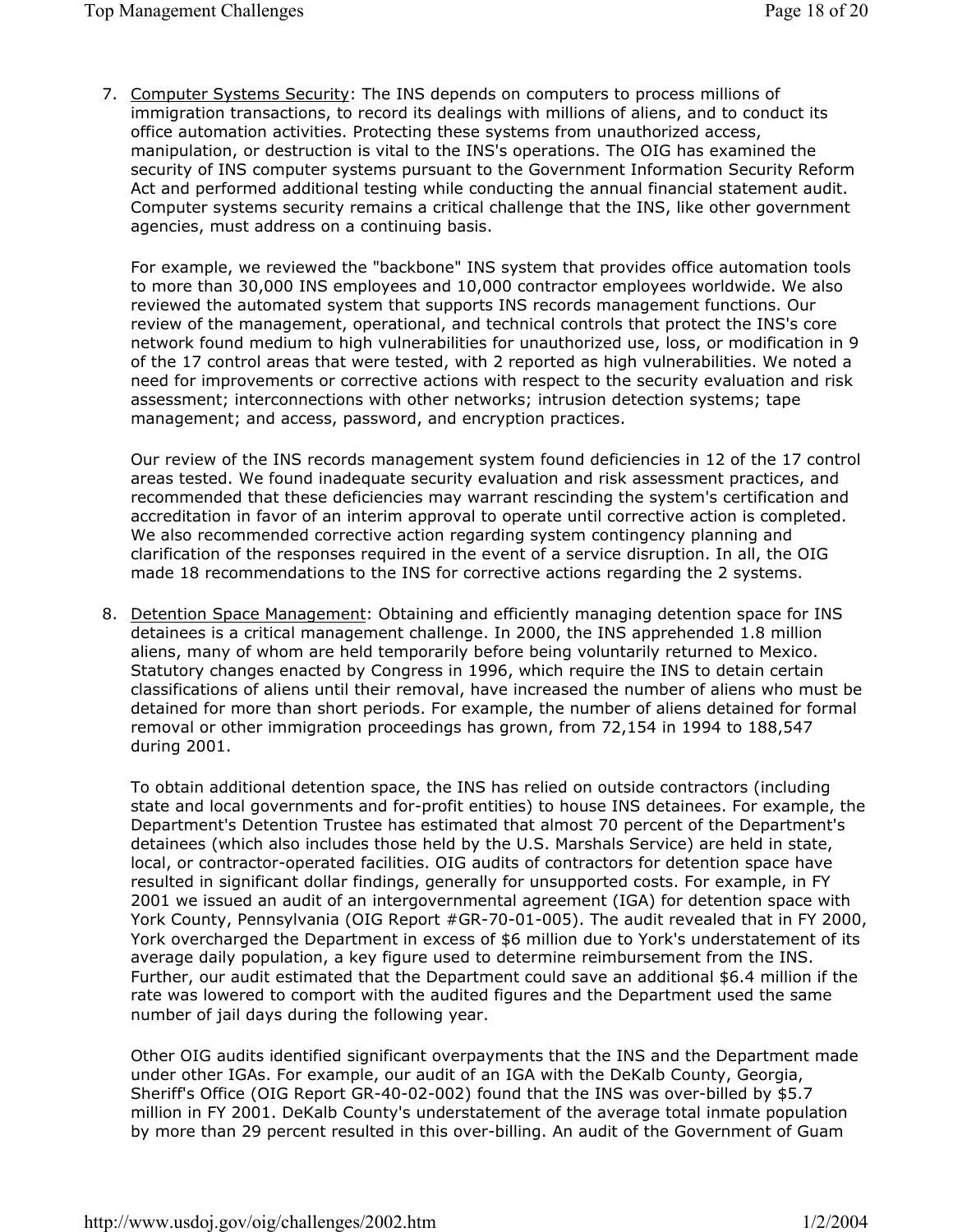(OIG Report GR-90-01-006) found that for the period of October 1, 1998, through September 30, 2000, the Department overpaid Guam more than \$3.6 million based on the actual allowable costs and the average daily population. In addition, the OIG found that the Department could realize annual savings of \$3.3 million by using the audited rate for future payments.

The INS has not yet acted to recover these overpayments. At York, the INS has not reduced its payments to conform to the audited rates. Moreover, in our view, the INS and the Department have not yet settled on a procurement process to obtain detention space in a manner that meets existing procurement regulations.

Juvenile illegal aliens present special detention challenges for the INS. In our report entitled "Unaccompanied Juveniles in INS Custody" (OIG Report #I-2001-009), we found that the INS did not always segregate non-delinquent juveniles from delinquent juveniles and that the INS was not always able to promptly place juveniles in a detention facility or shelter due to a shortage of appropriate facilities. In another report, entitled "Juvenile Repatriation Practices at Border Patrol Sectors on the Southwest Border" (OIG Report #I-2001-010), we found that unaccompanied Mexican juveniles sometimes were detained over a weekend at Border Patrol stations in holding cells built for temporary confinement.

9. Organizational Structure: For several years, the INS has considered various reorganization plans. Congress also has proposed restructuring the INS in an effort to address many of its management and programmatic challenges. Recently, the Administration and Congress have proposed to transfer all or part of the INS's functions to the Department of Homeland Security.

A major redesign of the INS's structure and location could affect, at least in the short term, productivity, quality assurance, employee morale, and the quality of the services provided to the public. The challenge for the INS, in whichever organization it is located, will be to ensure that the reorganization accomplishes its intended purposes and that the agency's essential services and functions continue without interruption during the transition. Whichever way the INS is reorganized, fundamental corrections in its business practices, policies, and systems are necessary. We believe it is imperative that any reorganization or transfer of the INS not substitute or delay such corrective actions.

10. Human Capital: To fulfill its mission, the INS must have sufficient trained staff and supervisors. This has been a critical challenge for the INS. For example, the INS has had difficulty filling Border Patrol agent positions because of high attrition rates among agents, delays in recruitment, and limitations in training facilities. These problems have been exacerbated by the recruiting successes of the Transportation Security Administration's (TSA) Sky Marshal program and TSA's ability to offer higher pay than the INS for many of its positions.

Like other parts of the Department, the INS also suffers from difficulties in attracting and retaining employees in information technology and computer security positions. Moreover, the INS's average workforce is less experienced as a result of significant attrition among experienced employees. The INS also is heavily reliant upon contractor support for many functions associated with its information systems, records management, immigration service processing, detention services, guard services, and other functions.

In our examinations of the INS's programs and operations, we frequently have encountered inconsistent and nonconforming business practices and transactions. Field offices use different forms, criteria, and often appear ignorant of agency policy and guidance. In particular, we have found both inconsistent practices among field offices and fundamental deficiencies in common business transactions. These findings suggest that, among other